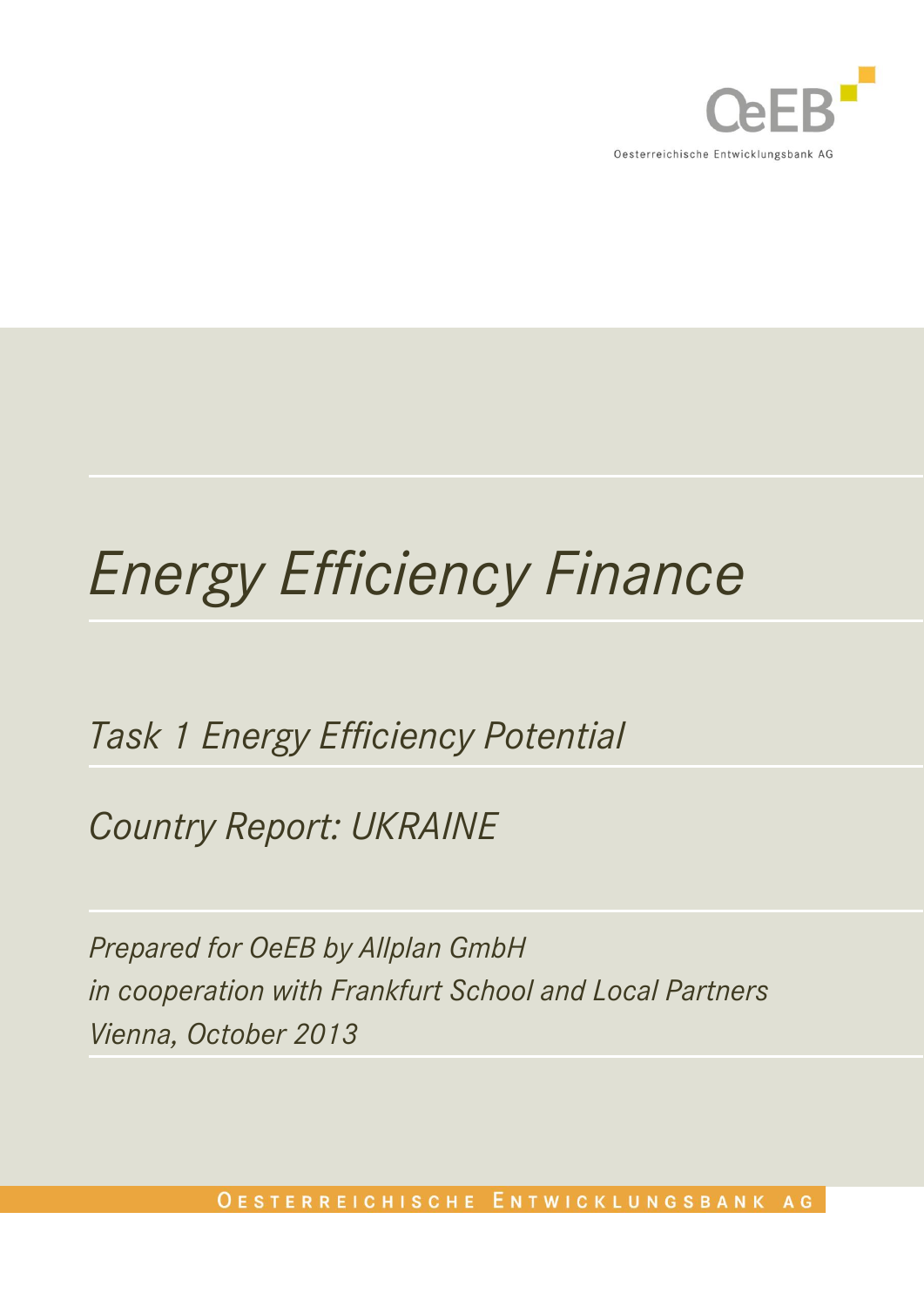#### **ALLPLAN GmbH**

| Address: | Schwindgasse 10, 1040 Vienna, AUSTRIA   |
|----------|-----------------------------------------|
| Tel∴     | +43-1-505 37 07-94: +43-1-505 37 07-55: |
| Fax:     | +49-1-505 37 07-27                      |
| Web:     | www.allplan.at                          |

Dep. Energy & Environment: Dr. Helmut Berger[, helmut.berger@allplan.at](mailto:helmut.berger@allplan.at)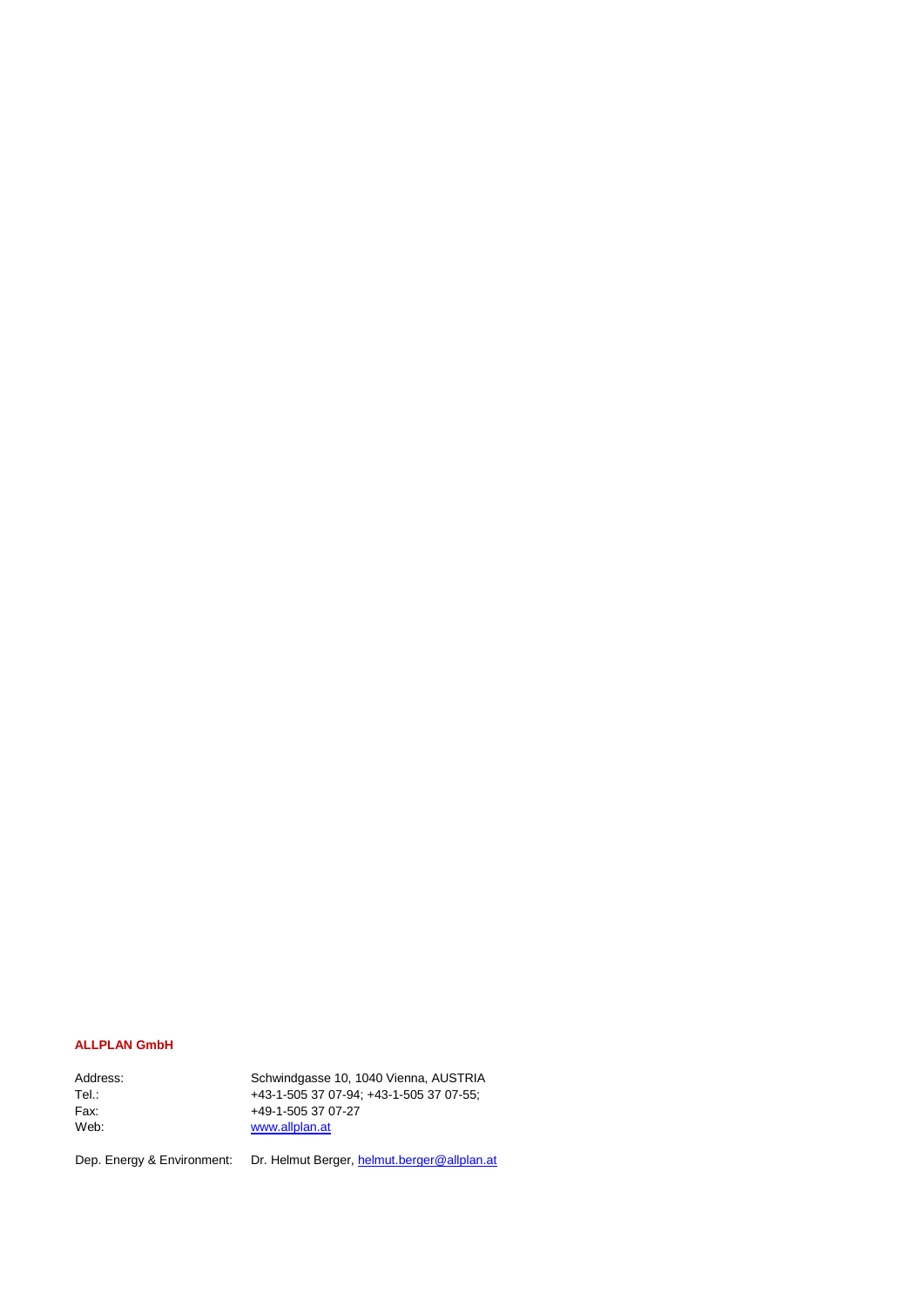#### **Content**

| 1                |                                            |                |  |
|------------------|--------------------------------------------|----------------|--|
| $\mathbf{2}$     |                                            |                |  |
| 3                |                                            |                |  |
|                  | 3.1<br>3.2                                 |                |  |
| $\blacktriangle$ |                                            |                |  |
|                  | 42<br>4.3<br>44<br>4.5<br>4.6<br>47<br>4.8 | 4.1.1<br>4.1.2 |  |
| 5                |                                            |                |  |
|                  | 5.1<br>5.2<br>5.3<br>5.4                   |                |  |
| 6                |                                            |                |  |
| 7                |                                            |                |  |
| 8                |                                            |                |  |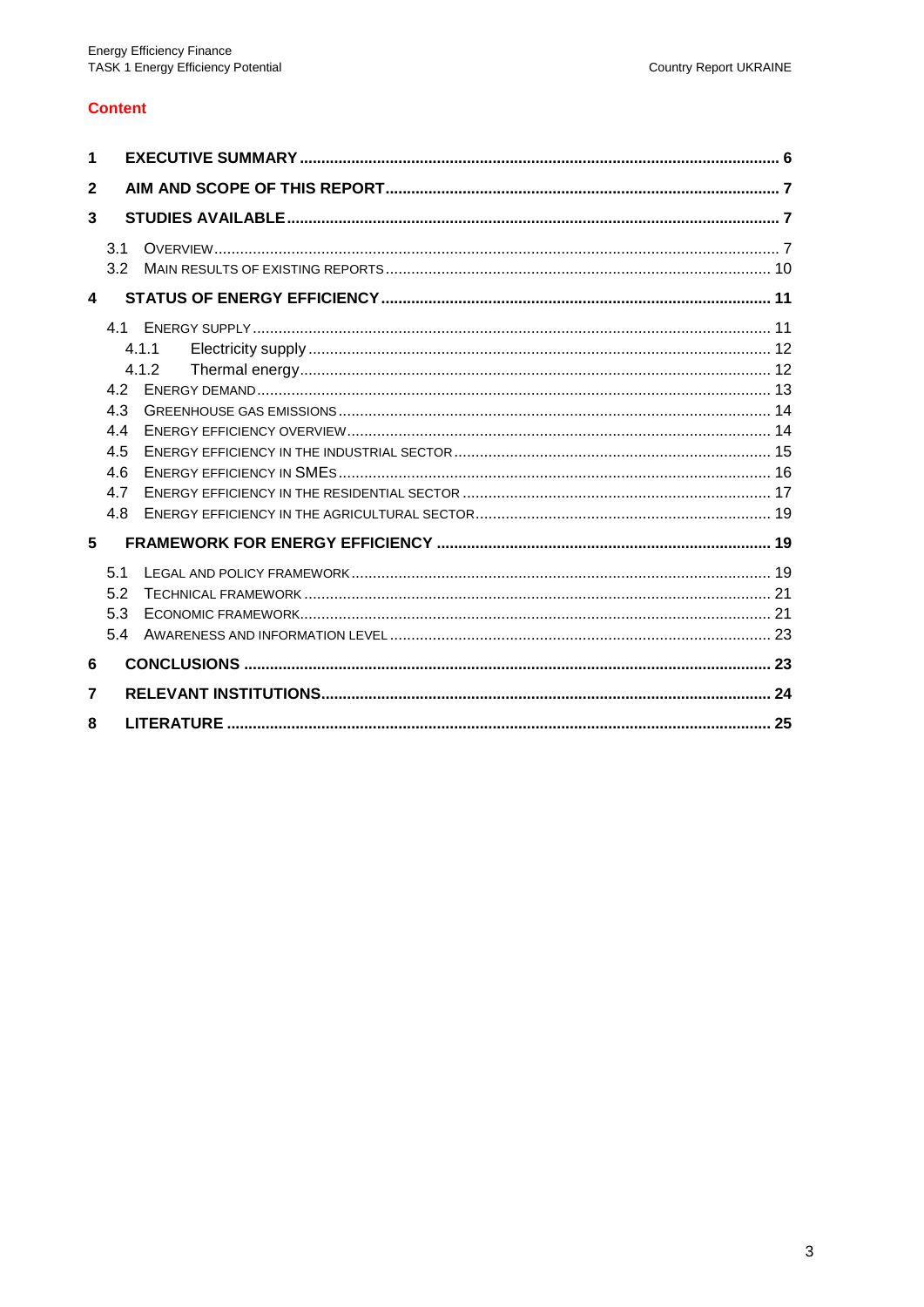#### **List of figures**

#### **List of tables**

| Table 5: Energy supply and demand according to the energy strategy until 2030  14 |  |
|-----------------------------------------------------------------------------------|--|
|                                                                                   |  |
|                                                                                   |  |
|                                                                                   |  |
|                                                                                   |  |
|                                                                                   |  |
|                                                                                   |  |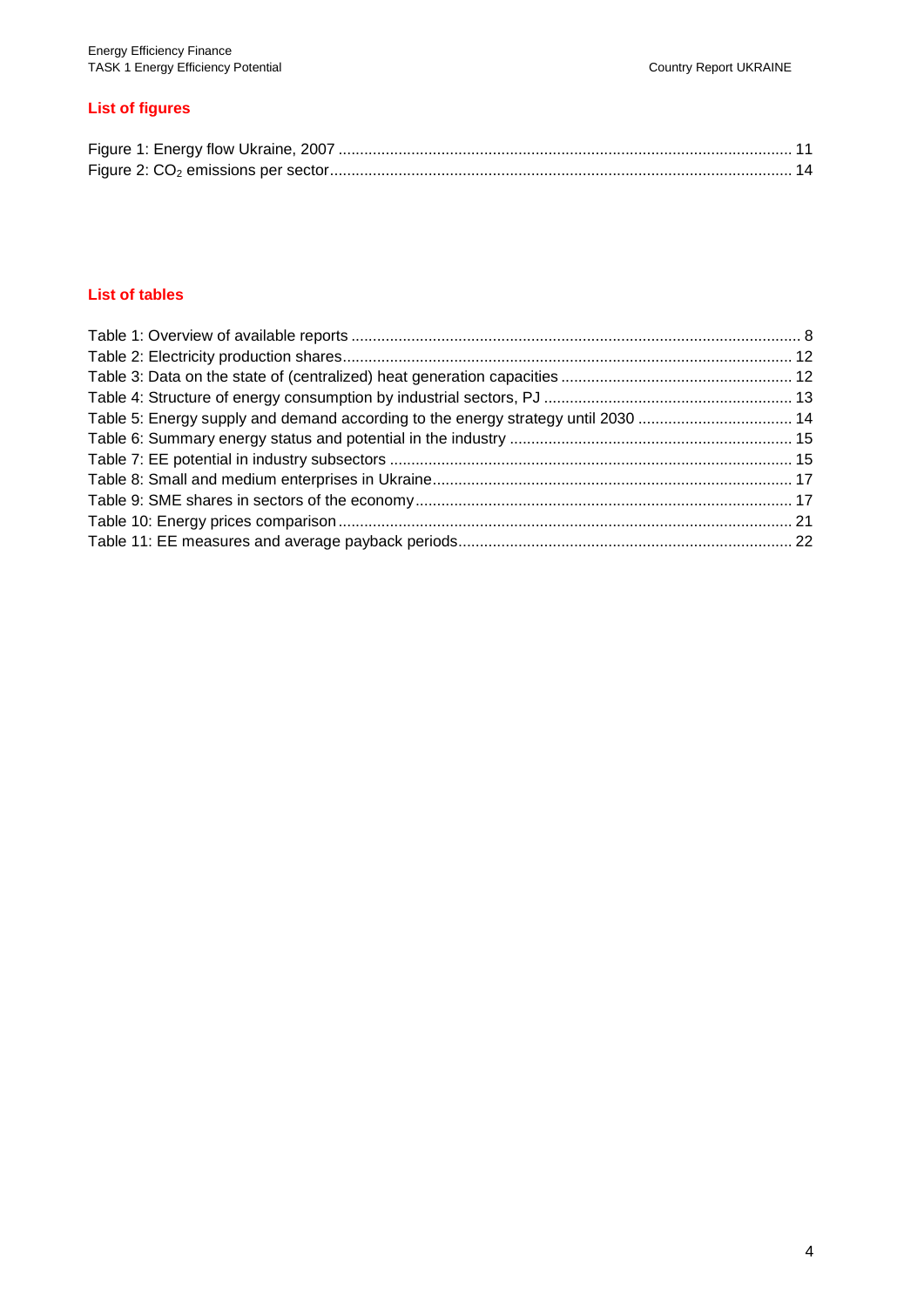#### **Abbreviations**

- BAT Best Available Technologies
- CHP Combined Heat and Power
- EE Energy Efficiency
- HPP Hydro Power Plant
- IFI International Financing Institutions
- LULUCF Land Use, Land-Use Change and Forestry
- NEFCO Nordic Environment Finance Corporation
- NERC National Energy Regulatory Commission
- NKP National Utilities Regulatory Commission
- NPP Nuclear Power Plant
- RE Renewable Energy
- RES Renewable Energy Sources
- SAEE State Agency on Energy Efficiency and Energy Saving
- SME Small and Medium Enterprise
- TPP Thermal Power Plant
- VAT Value Added Tax
- VSD Variable Speed Drive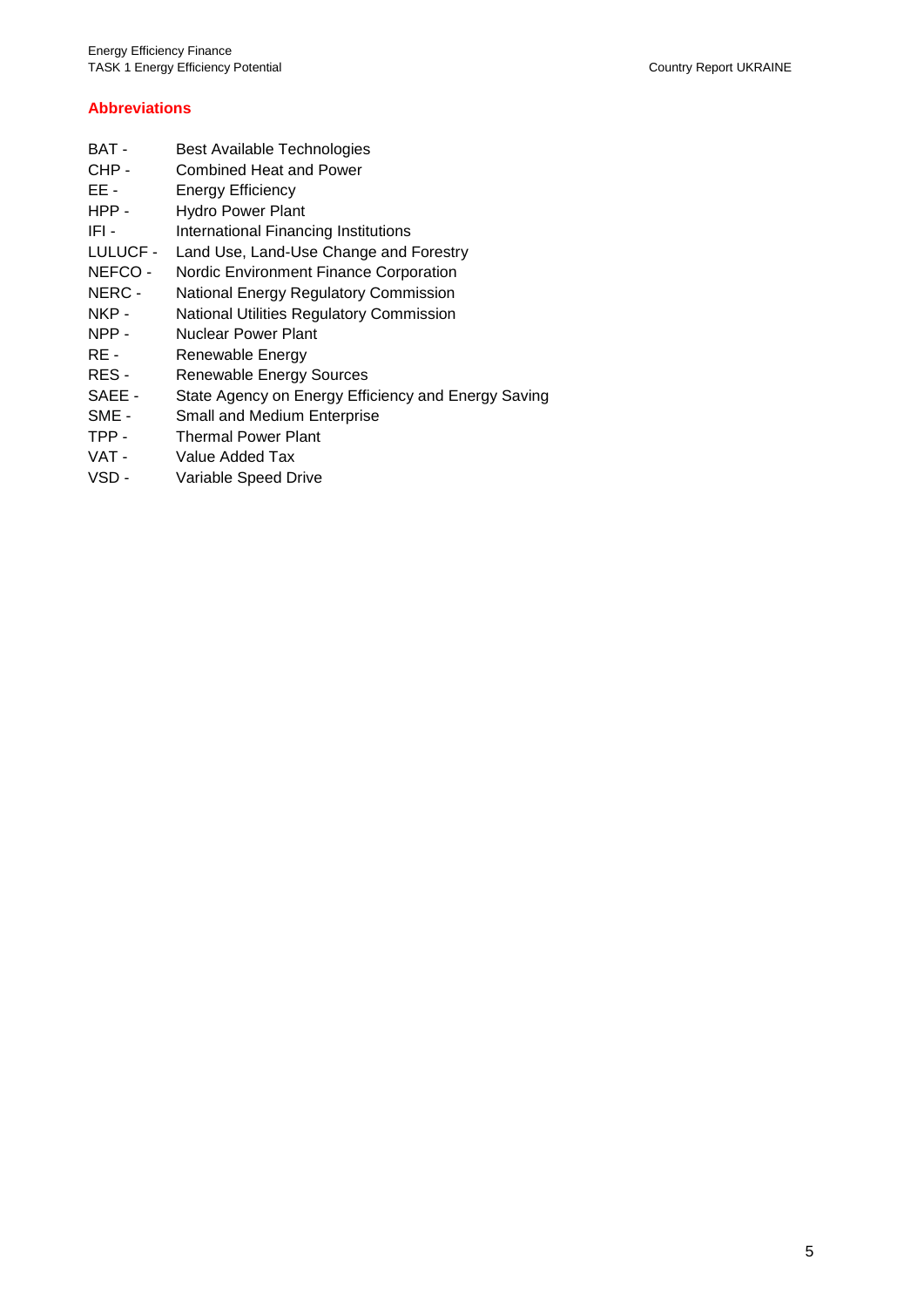#### **1 Executive Summary**

Ukraine's energy supply is characterized by a strong import dependency on fossil fuels, especially natural gas. Electricity generation is mainly covered by nuclear power plants, coal fired power plants, gas fired CHPs and some contribution from hydropower plants. Heat is to a large extent provided via district heating networks. On a general level, the status of all generation facilities and also distribution lines is in a very bad condition.

The biggest energy consumer is the **industrial sector** (including transformation processes), which accounts for more than half of final energy demand. On a general level, the overall saving potential is deemed to be huge and amounts to more than 72%. Biggest shares within the industrial sector are held by the primary sector (with more than half of overall energy consumption). Biggest savings (in relative terms) are expected in the chemical and petrochemical industries (70%, about 79 PJ), biggest savings (in absolute terms) are expected in the iron & steel industry with about 232 PJ, which is about one third of currently used energy.

The **residential sector** is also responsible for about one third of overall final energy consumption (approximately 1,000 PJ). The saving potential is estimated at about 380 PJ, where the biggest share is attributable to heating. Electricity consumption so far plays a minor role, however, it has to be stated that the current extent of use of electric appliances lags far behind EU habits. Both the efficiency of heating supply (centrally and decentrally provided) and demand (bad insulation) needs to be improved.

The energy consumption in the agricultural sector (about 100 PJ) is comparable to some industrial subsectors. Despite the fact that energy consumption per hectare is almost comparable to the EU average the energy efficiency in agriculture (output compared to energy input) is three times lower than the EU average. Thus, energy efficiency gains could be achieved via investing in more productive agricultural technologies.

As shown in the **Energy Strategy until 2030** focus is still on growing energy consumption, on the development of fossil fuels and nuclear energy generation. Despite the declared target of energy efficiency improvement by 40%, the document lacks mechanisms to finance energy saving and incentives to promote energy efficient technologies. All funding mechanisms are aimed at increasing generation. Currently, the National Agency on Energy Efficiency and Energy Saving (SAEE) focuses on the possibility to increase the share of renewable generation in the Energy Strategy of Ukraine. The **Law of Ukraine "On Energy Saving**" No.74/94-VR is dated 1 July 1994. In order to support energy saving in Ukraine, the Cabinet of Ministers approved the **State Target Economic Program of Energy Efficiency and Development of Energy Generation from Renewable Sources** for 2010-2015. The document defines three objectives: reduction of GDP energy intensity by 20% as compared to 2008, minimum 10% of country's energy balance from renewable sources, reduction of imported gas by 25%.

From technical perspective most of the relevant energy efficient technologies are available in Ukraine, however not all are already established on the market. Little experience is currently attributable to solar water heating, heat pumps, biogas and flue gas utilization, long term experience is available for biomass boilers, production of pellets, automatization and pre-insulated pipes.

Energy prices for households are kept extremely low compared to the EU average. Such state approach makes energy saving projects highly unattractive for this sector in economic terms. Despite this fact, the population pays more and more attention to energy conservation due to relatively low income. For the industrial sector, investments in energy saving measures with short payback periods (until 3 years) are attractive.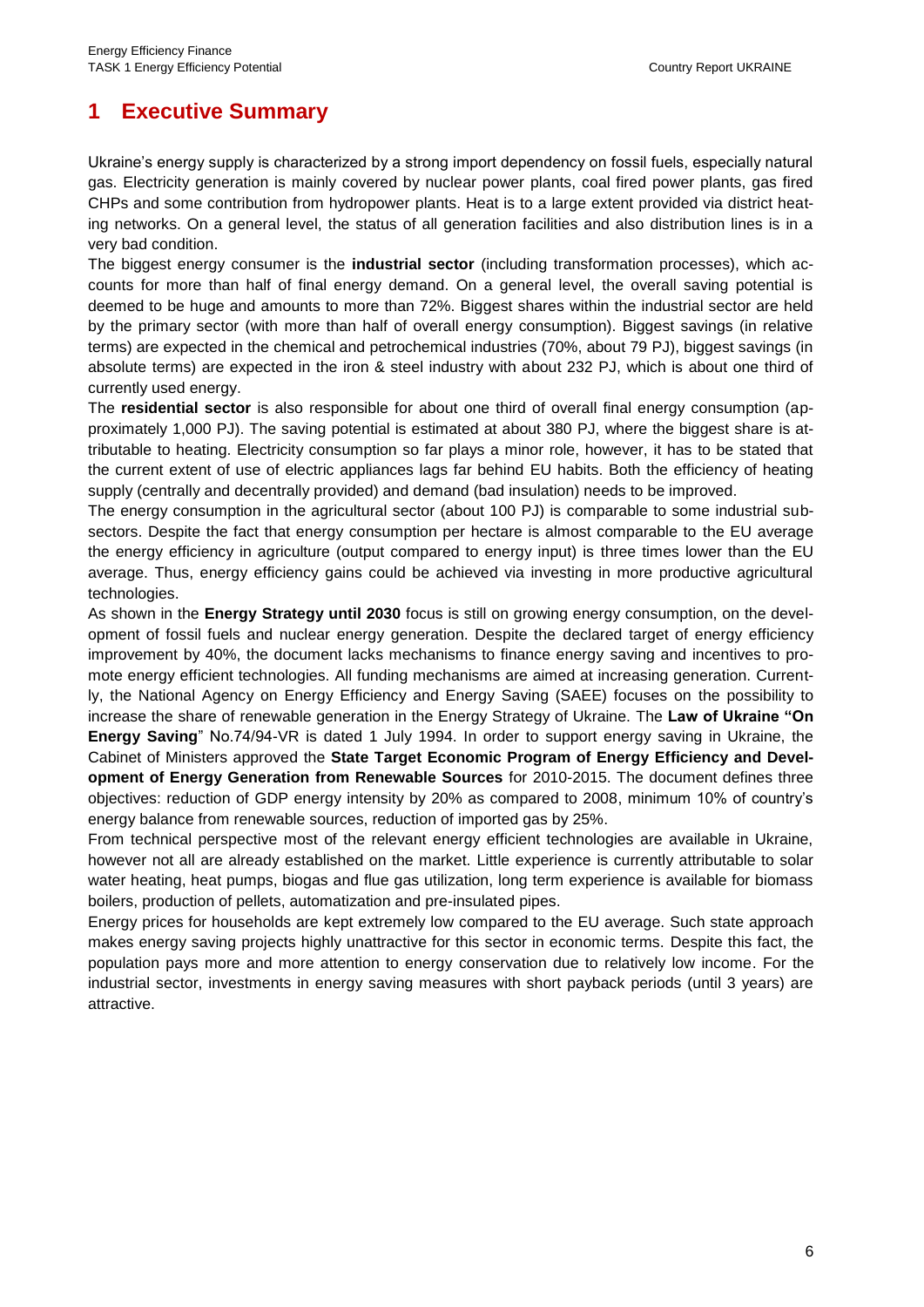#### **2 Aim and Scope of this Report**

The Development Bank of Austria (OeEB) aims at increasing its activities in the field of energy efficiency in selected countries via dedicated credit lines, but also via supportive programs for selected financial institutions and project developers. The present study is part of the overall study, which analyzes the status of energy efficiency in the countries Turkey, Ukraine, Armenia and Azerbaijan.

The Study is carried out in cooperation of ALLPLAN GmbH. and Frankfurt School and is based on the latest available information collected directly in the country by local experts in June 2013.

This report focuses on Task 1, "Potential of the Energy Efficiency Market" in Ukraine and analyzes the following questions:

- **H** How is the Status of Energy Efficiency in different economic sectors?
- In which sectors is the efficiency potential considered to be highest?
- **How can local framework for energy efficiency be characterized in terms of legal, economic and** technical aspects?

#### **3 Studies Available**

#### **3.1 Overview**

There are a number of publicly available studies on the EE/RE situation in Ukraine. The majority of them were financed by international organizations. Also Ukrainian statistics gather some information relevant for this topic, however the data quality and calculation methodology are considered not comparable to EU standards. The problem of limited transparency of governmental institutions and business leads to the situation that some information is not disclosed or contradicting. Ukraine only started publishing its energy balance according to IEA methodology in 2012.

A summary of the reports identified for this study is presented in [Table 1.](#page-7-0) If not otherwise specified, inputs for the present report are based on the below reports and on the local expert's analysis.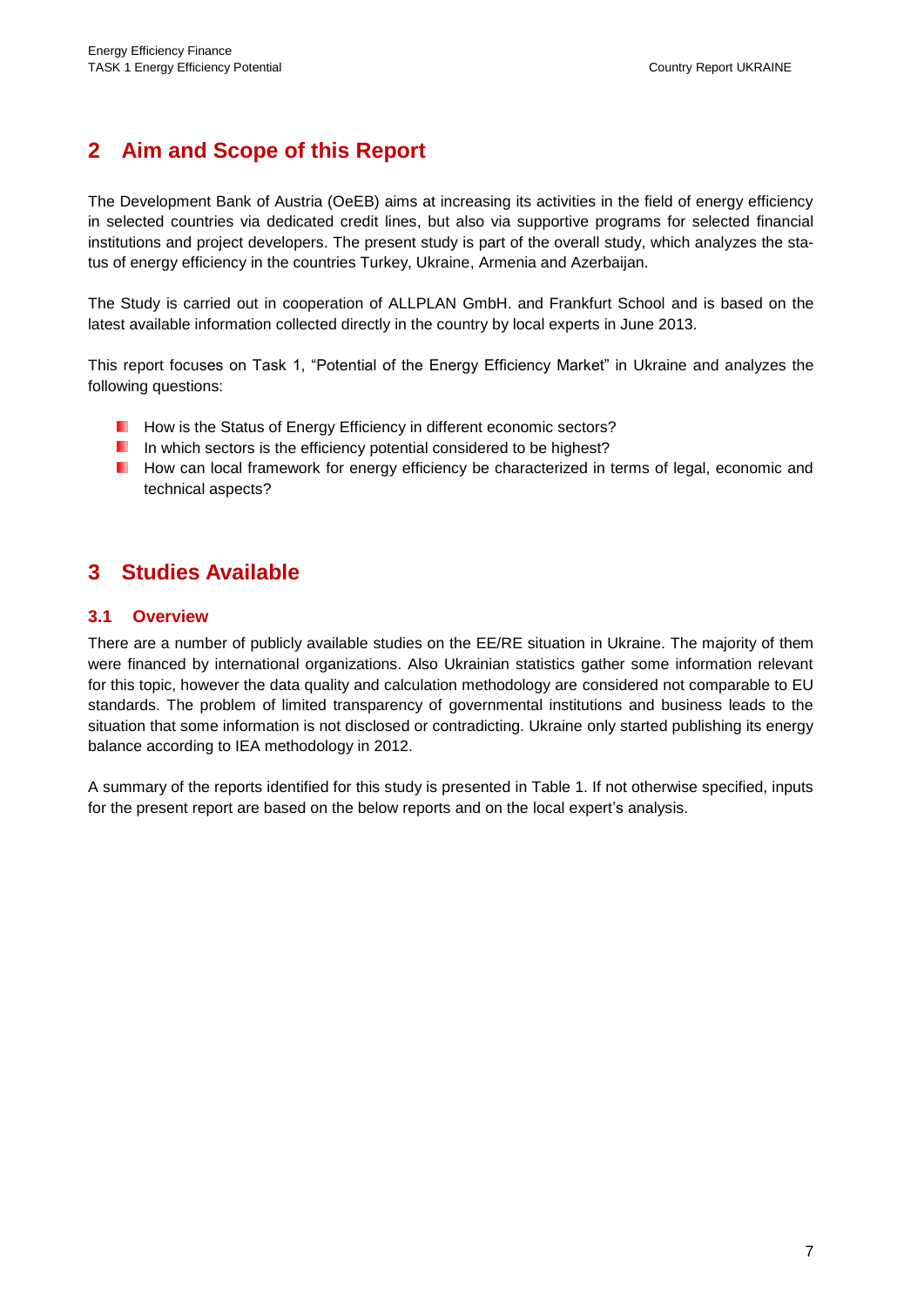#### **Table 1: Overview of available reports**

<span id="page-7-0"></span>

| <b>Report/Author/Date</b>                                                                                                                                                                                                                                                | <b>Scope</b>                                                                                                                                                                                                                                                                                                                                                                                            | <b>Brief description</b>                                                                                                                                                                                                                                                                                                                                                                                                                                                                                                                                                                                                                                                                                                                                                                                   |
|--------------------------------------------------------------------------------------------------------------------------------------------------------------------------------------------------------------------------------------------------------------------------|---------------------------------------------------------------------------------------------------------------------------------------------------------------------------------------------------------------------------------------------------------------------------------------------------------------------------------------------------------------------------------------------------------|------------------------------------------------------------------------------------------------------------------------------------------------------------------------------------------------------------------------------------------------------------------------------------------------------------------------------------------------------------------------------------------------------------------------------------------------------------------------------------------------------------------------------------------------------------------------------------------------------------------------------------------------------------------------------------------------------------------------------------------------------------------------------------------------------------|
| Energy Policies beyond IEA Countries -<br>Ukraine 2012<br><b>IEA Publication</b><br>http://www.iea.org/publications/freepublication<br>s/publication/UK_Summaryplus.pdf                                                                                                  | This publication analysis the major<br>challenges of Ukrainian energy<br>policy. One major issue covered is<br>the considerable and mostly un-<br>tapped energy efficiency potential.                                                                                                                                                                                                                   | Ukraine's energy sector faces unprecedented challenges, from a heavy reliance on expensive fossil-fuel imports to<br>inefficient infrastructure and markets. Yet there is also potential for Ukraine to experience an energy revolution, one<br>that could boost employment, lift economic growth and enhance energy security according to the report. Modernisa-<br>tion of Ukraine's energy-supply sectors has only begun and will require investment on a huge scale, complemented<br>by a fundamental reform of the business environment.<br>This review analyses the large energy-policy challenges facing Ukraine and provides recommendations for further<br>policy improvements. It is intended to help guide policy makers in the country towards a more secure and sustainable<br>energy future. |
| <b>KPMG Energy Survey 2013</b><br><b>KPMG Publication</b><br>www.http://www.kpmg.com/UA/uk/IssuesAndl<br>nsights/ArticlesPublications/Documents/KPM<br>G_Energy_Survey_11012013.pdf                                                                                      | The report includes interviews with<br>34 experts from the sectors: produc-<br>tion, transportation and energy.                                                                                                                                                                                                                                                                                         | The main topic of the study is the energy situation in the Ukraine and their challenges. Main problems identified are<br>the excessive use of energy, the low efficiency as well as the dependence of energy imports. The results of the study<br>have been compared with the KPMG study "Energy survey 2012".                                                                                                                                                                                                                                                                                                                                                                                                                                                                                             |
| Ukrainian Energy Index 2012<br>Analytical center "BEST" Publication<br>http://www.energy-index.com.ua/uk/                                                                                                                                                                | The second edition of the Ukrainian<br>Energy Index (UEI-2012) analyzes<br>energy efficiency at the regional<br>level from 2007 to 2010. While the<br>previous UEI-2011 contained only<br>an analysis of energy efficiency in<br>2008, UEI-2012 not only explains<br>why some regions are more energy<br>efficient than others, but also exam-<br>ines the dynamics at the regional<br>level by sector. | The UEI-2012 methodology is based on the IEA method of final energy consumption decomposition by sectors and<br>sub-sectors. The authors of the study used the average intensity of the corresponding industry in the EU as a<br>benchmark for efficient energy use. The result of the study was a ranking of the energy efficiency of Ukrainian ob-<br>lasts.<br>Vinnytsia, Kherson, and Zakarpattya oblasts are the top three regions in the UEI-2012. Their respective energy<br>efficiencies amounted to 65.5%, 64.7%, and 62.4% of the EU level.                                                                                                                                                                                                                                                      |
| Summary of GHG Emissions for Ukraine 2010<br>UN Climate change secretariat Publication.<br>http://unfccc.int/files/ghg_emissions_data/appl<br>ication/pdf/ukr_ghg_profile.pdf                                                                                            | The amount of greenhouse gases<br>and the share caused by different<br>sectors is published in the study.                                                                                                                                                                                                                                                                                               | The report provides information about GHG emissions in the Ukraine according to their sources. In the frame of this<br>report the industrial sector is described in more detail than the other sectors.                                                                                                                                                                                                                                                                                                                                                                                                                                                                                                                                                                                                    |
| Revision of Energy Strategy of Ukraine 2012<br>(draft)<br>Ministry of Fuel and Energy of Ukraine<br>http://ec.europa.eu/energy/international/bilatera<br>_cooperation/doc/ukraine/20130225_mou_progr<br>ess report7 en.pdf<br>Energy Efficiency: A new resource for sus- | EU-Ukraine Energy Cooperation.<br>Seventh joint EU-Ukraine Report.<br>Implementation of the EU Memoran-<br>dum of Understanding on Energy<br>Cooperation during 2012.<br>The survey assesses how industrial                                                                                                                                                                                             | The Strategy describes various scenarios of energy sector development and energy balances until 2030. The report<br>also includes road maps for:<br>Nuclear safety<br>$\bullet$<br>The integration of electricity and gas markets<br>$\bullet$<br>The security of energy supplies and the transit of hydrocarbons<br>$\bullet$<br>The coal sector<br>$\bullet$<br>Energy efficiency and renewable energies.<br>This report summarizes and analyzes the results of energy efficiency surveys undertaken by IFC in the industrial                                                                                                                                                                                                                                                                            |
| tainable growth                                                                                                                                                                                                                                                          | enterprises in each of the survey                                                                                                                                                                                                                                                                                                                                                                       | sectors of six countries: Armenia, Azerbaijan, Belarus, Georgia, Russia, and Ukraine (the "survey countries"). The                                                                                                                                                                                                                                                                                                                                                                                                                                                                                                                                                                                                                                                                                         |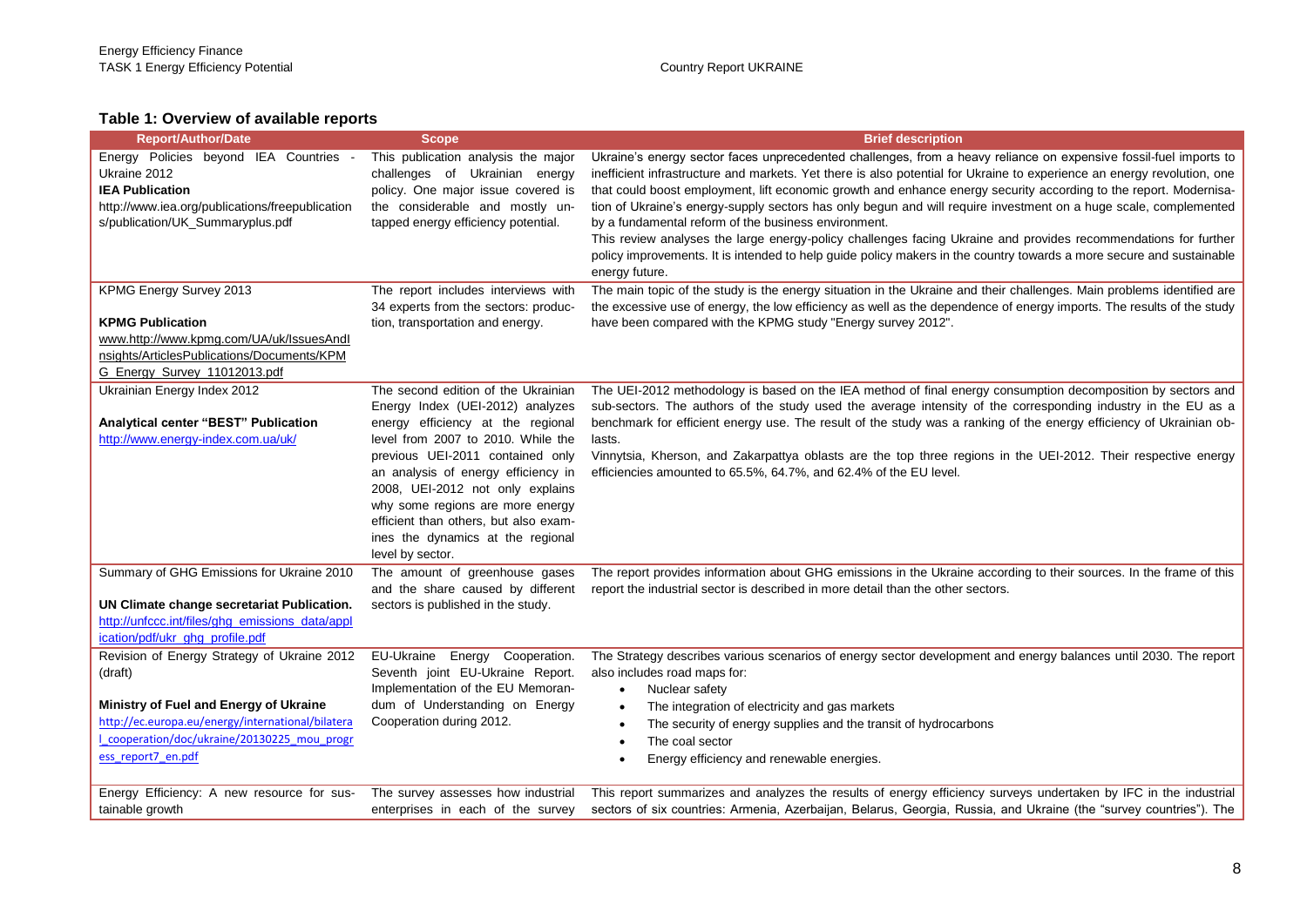| <b>IFC Publication</b><br>www1.ifc.org/wps/wcm/connect/RegProjects<br>Ext Content/IFC External Corporate Site/UE<br>EP Home                                                                                                                                     | countries<br>prioritize,<br>understand,<br>plan, finance, and implement energy<br>efficiency investments. The resulting<br>analysis is intended to help govern-<br>ments, financial institutions, compa-<br>nies, donors<br>and private investors to identify<br>opportunities for offering goods and<br>services that improve energy effi-<br>ciency. | survey assessed how industrial enterprises in each of the survey countries prioritize, understand, plan, finance, and<br>implement energy efficiency investments. The resulting analysis is intended to help governments, financial institu-<br>tions, companies, donors, and private investors identify opportunities to provide goods and services that improve<br>energy efficiency. The industrial sectors surveyed were the food, chemical, building materials, metal processing, and<br>machine building industries.                                                                                                                                                                                                                                                                                                                                                                                                                                                                                                                                                                                                                                                                                                                                                                                                                                                                                                                                                                                       |
|-----------------------------------------------------------------------------------------------------------------------------------------------------------------------------------------------------------------------------------------------------------------|--------------------------------------------------------------------------------------------------------------------------------------------------------------------------------------------------------------------------------------------------------------------------------------------------------------------------------------------------------|------------------------------------------------------------------------------------------------------------------------------------------------------------------------------------------------------------------------------------------------------------------------------------------------------------------------------------------------------------------------------------------------------------------------------------------------------------------------------------------------------------------------------------------------------------------------------------------------------------------------------------------------------------------------------------------------------------------------------------------------------------------------------------------------------------------------------------------------------------------------------------------------------------------------------------------------------------------------------------------------------------------------------------------------------------------------------------------------------------------------------------------------------------------------------------------------------------------------------------------------------------------------------------------------------------------------------------------------------------------------------------------------------------------------------------------------------------------------------------------------------------------|
| Ukraine and Energy Community: two years of<br>suspense                                                                                                                                                                                                          | The publication describes issues in<br>collaboration between Energy com-<br>munity and Ukraine                                                                                                                                                                                                                                                         | Main fields covered in the analysis are: natural gas situation, electricity, renewable energy, environmental impacts<br>and energy efficiency.                                                                                                                                                                                                                                                                                                                                                                                                                                                                                                                                                                                                                                                                                                                                                                                                                                                                                                                                                                                                                                                                                                                                                                                                                                                                                                                                                                   |
| "Vidrodzhennya"<br>publication.<br>fund<br>http://euinfocentre.rada.gov.ua/euinfocentre/d<br>occatalog/document?id=48382                                                                                                                                        |                                                                                                                                                                                                                                                                                                                                                        |                                                                                                                                                                                                                                                                                                                                                                                                                                                                                                                                                                                                                                                                                                                                                                                                                                                                                                                                                                                                                                                                                                                                                                                                                                                                                                                                                                                                                                                                                                                  |
| State Target Economic Program on Energy<br>Efficiency and Development of Energy Gener-<br>ation from Renewable Sources for 2010-2015<br>Decree of the Cabinet of Ministry of<br>Ukraine.<br>http://zakon2.rada.gov.ua/laws/show/243-<br>2010-%D0%BF/paran14#n13 | The main objectives of the program<br>are improvement of legislation and<br>standardization in the field of energy<br>efficiency, renewable energy and<br>alternative fuels.                                                                                                                                                                           | This program evaluates financial sources, expected results and specific measures to increase the energy efficiency<br>situation in Ukraine. These measures are for example: development of technical specifications and standards in EE<br>and RE and alternative fuels; adaptation of national legislation in the field of EE, RE and alternative fuels to the<br>European Union; reduction of technological losses and non- energy losses as a result of equipment upgrades and<br>improving governance and promoting energy efficiency. Particular measures presented in the report are: update and<br>upgrade of energy-intensive manufacturing equipment industry; rehabilitation of residential buildings, social facilities<br>and building institutions which are fully financed by the state budget, including the development of design and esti-<br>mate documentation. Those measures are enabling approximation of the gross domestic product of Ukraine to the<br>level of developed countries and the EU standards, while reducing the energy intensity of gross domestic product<br>over the life of the program by 20% compared to 2008 (3.3% annually), reaching a more efficient use of energy<br>resources, optimizing the structure of energy balance (renewable energy sources and alternative fuels in 2015<br>should amount to 10%), by reducing the share of imported fossil fuels, particularly natural gas, and their replacement<br>by alternative types of with adequate financing. |
| State Program on Energy Saving until 2010<br>(published in 1997)<br>Decree of the Cabinet of Ministry of<br>Ukraine<br>http://www.mtu.gov.ua/repository/11557/file/ko<br>pleksna_prog_1997-2010.doc                                                             | The report describes the current<br>situation in the country and provides<br>a comprehensive analysis of the<br>energy efficiency situation after-<br>wards.                                                                                                                                                                                           | The energy intensity of gross domestic product in Ukraine today is more than twice as high as the power consump-<br>tion of the industrialized countries of Western Europe and it is still growing. According to the report the main strategic<br>areas of energy efficiency and energy saving potential are structural and technological restructuring of the economy<br>and the creation of administrative, legal and economic mechanisms that improve energy efficiency and energy con-<br>servation. The report also describes the State Energy Conservation Program.                                                                                                                                                                                                                                                                                                                                                                                                                                                                                                                                                                                                                                                                                                                                                                                                                                                                                                                                        |

Forecasts on the development of the energy sector in general can be derived from the Updated Energy Strategy of Ukraine until 2030. The main focus is still put on energy generation from conventional sources, while further development of renewable energy sources is very limited. In the view of local experts, scenarios for the further development of energy consumption rates as well as associated investment in the energy sector are overestimated.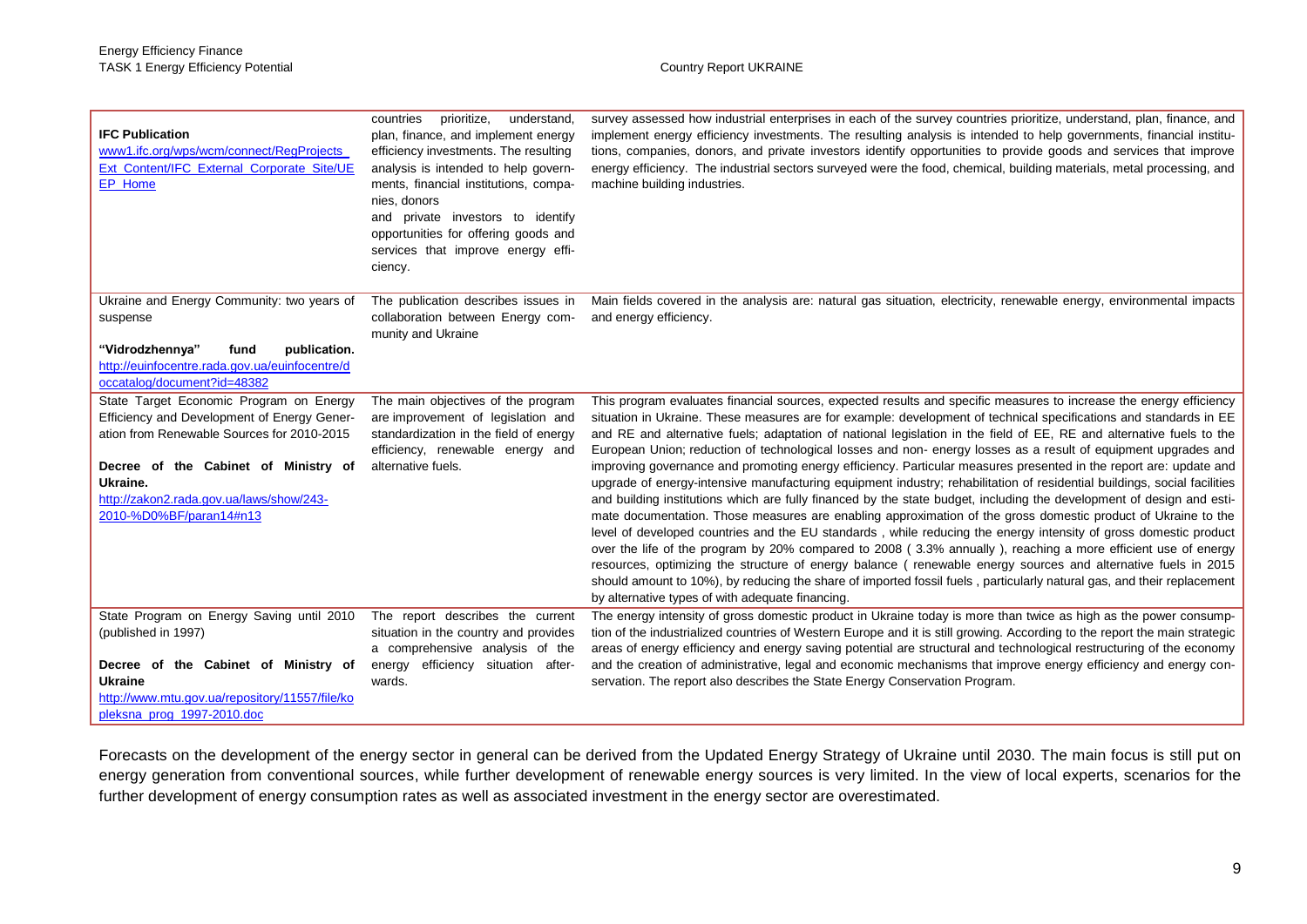#### **3.2 Main results of existing reports**

For a long time, the existing studies comprised both an analysis of the existing energy situation and estimations on energy efficiency potentials; however, the studies did not work with comprehensive benchmarks. The main energy efficiency indicator in Ukraine was the specific energy consumption of goods produced. This indicator has to be submitted via statistic reporting form to the Central Statistics Authority (State Committee of Statistics) for enterprises with more than 8,130 MWh annual energy demand. The Statistics Authority processes the submitted data and publishes aggregated numbers by regions and industries. However, no findings of statistic observations were published and problems with errors and low accuracy were reported. For example, a benchmarking analysis for the agro-industrial sector (canned food and meat processing sub-industrial sector) demonstrated that the data varies 12-16 times in various regions (GEF/UNIDO 2013).

In 2012, however, a comprehensive study on energy efficiency ranking of the regions of Ukraine was published, which analyzes the energy efficiency status both on a country wide level and on a regional ("oblasts") level. The publication (*Energy Efficiency Ranking of the Regions of Ukraine -* UEI-2012) was initiated and financed by System Capital Management. The Analytical Center BEST developed the methodology and prepared the report. This study based on 2007-2010 data comprises the sectors agriculture, mining, manufacturing, construction, services and residential and analyzes energy efficiency and energy saving potential at the regional level by taking the region's energy consumption structure into account. Changes in the energy consumption of a certain region are attributed to aggregate changes, structure effects, activity effects and energy efficiency effects.

UEI-2012 also quantitatively measures the major changes in the energy consumption of a certain region over four years – changes in the energy intensity by sector, structural changes in the region's economy, and the rise/decline in business activity. One conclusion of this study is the fact that major changes in the energy consumption have not been linked to active energy efficiency activities, but rather due to external effects (e.g. higher demand results in higher production and thus better efficiency of plants) or due to economic reasons (e.g. lower energy consumption due to less economic activity in times of economic crises). EU consumption figure averages per sector are used as benchmarks.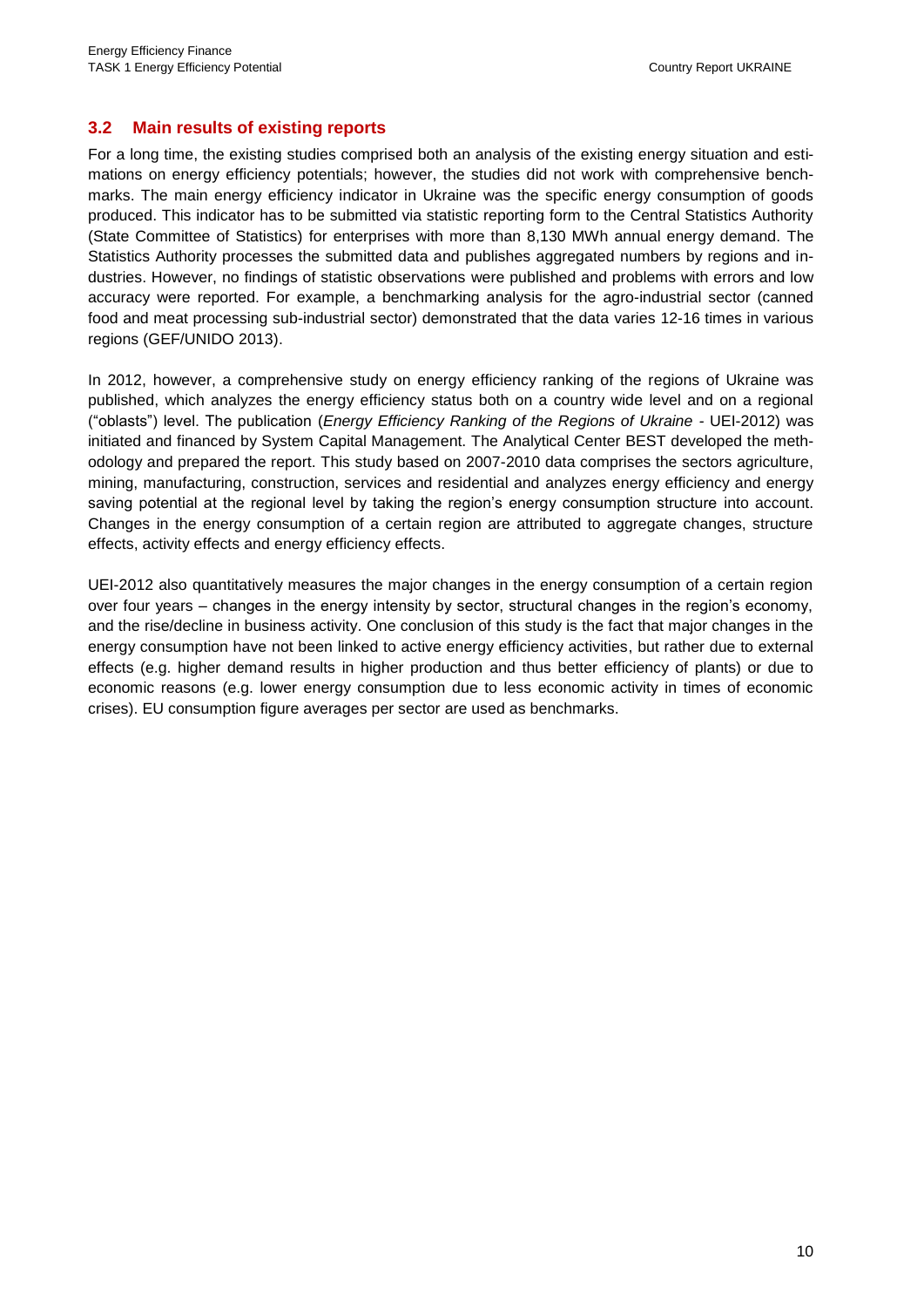### **4 Status of Energy Efficiency**

#### **4.1 Energy supply**

Energy supply in Ukraine is characterized by the dominance of fossil fuels and the high dependence on imports, especially gas. The following chart provides a good overview of the energy flow in Ukraine. Despite the fact that it depicts the situation in 2007 it is still considered a valuable document, as it highlights the main factors of energy supply and its use at one glance. In the meantime the share of renewable has slightly increased mainly due to solar, hydro and wind power plants, but the overall structure remained the same.



#### <span id="page-10-0"></span>**Figure 1: Energy flow Ukraine, 2007**

Source: Lawrence Livermore Laboratories (2011)

From the chart above, which shows about 5,900 PJ primary energy input the following conclusions can be derived:

- **H** High dependence on imported fossil fuels, especially natural gas
- **Dominance of natural gas as a fuel and still considerable share of (mainly domestic) coal fired** power plants
- **Huge amount of currently "rejected" energy, especially due to losses from electricity and heat** generation and distribution (around 64 % - the comparable 2007 Austrian figures show a value of 36 %)
- . Most important energy consumer is the industrial sector (including transformation processes), which accounts for more than half of final energy demand (2,100 PJ from overall 4,070 PJ)

According to latest figures (Energy Balance of Ukraine 2011) Ukraine only produces 37% of the oil and 33% of the natural gas consumption domestically. Although Ukraine produces almost half of its electricity demand at NPPs and has its own uranium reserves, all nuclear fuel is imported, since Ukraine does not have a domestic production of fuel cells. Only for coal, Ukraine can deliver the main share from within the country's borders, using mostly low quality coal for electricity generation resulting in high emissions and environmental impacts accompanied with lower electrical efficiency values. Despite vast potentials in the field of biomass, but also considerable potentials for other types of renewable energy, these energy sources are currently used on a very low level, apart from some applications for electricity supply.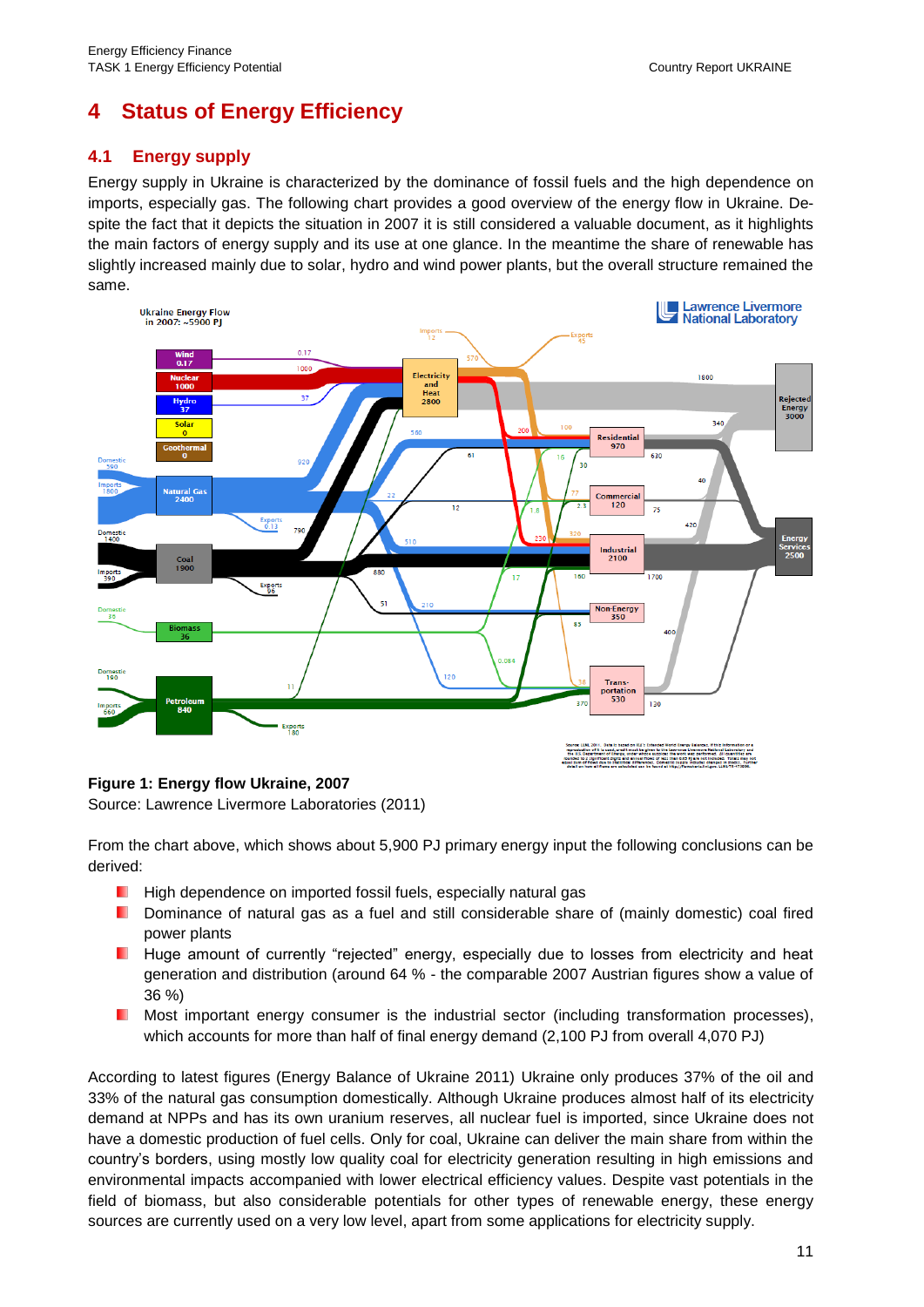#### **4.1.1 Electricity supply**

Electricity supply is almost fully covered by generation facilities in the country with dominance of NPP (45 %) and coal fired PPs (35 %). A smaller percentage is delivered by gas-fired CHP (15 %) and by hydropower (6 %). NPPs and especially coal fired power plants are old and in a very bad condition. As of 2011, 95% of the thermal power units reached their designed useful life (100,000 hours), with 65% of them depleting the life limit (170,000 hours) and even the physical wear threshold (200,000 hours). Due to the limited availability and high price of fuel oil, oil-fired units are used only to a minimum. However, oil- (and gas-) fired units are needed to balance the supply/demand as they show a much more flexible partload performance compared to coal-fired ones. In the current situation coal fired power plants are often used for peak load purposes. This fact further reduces their efficiency, accelerates the rate of accidents and reduces their life time. The following table shows the shares of the electricity production of Ukraine.

| 2012          | <b>Capacity of pow-</b><br>er plants, MW | Share of total, % | <b>Electricity pro-</b><br>duction, MWh | Share of total, % |
|---------------|------------------------------------------|-------------------|-----------------------------------------|-------------------|
| Total         | 55,001                                   | 100.00            | 198,877                                 | 100.00            |
| Including:    |                                          |                   |                                         |                   |
| <b>TPP</b>    | 35,128                                   | 63.87             | 97,125                                  | 48.84             |
| <b>NPP</b>    | 13,835                                   | 25.15             | 90,137                                  | 45.32             |
| <b>HPP</b>    | 5,470                                    | 9.95              | 10,993                                  | 5.53              |
| Wind          | 247                                      | 0.45              | 288                                     | 0.14              |
| Photovoltaics | 319                                      | 0.58              | 333                                     | 0.17              |
|               |                                          |                   |                                         |                   |

#### <span id="page-11-0"></span>**Table 2: Electricity production shares**

Source: [www.ukrstat.gov.ua](http://www.ukrstat.gov.ua/)

In Ukraine, the potential of renewables is considered to be good. The share of wind energy increased three times and the share of solar energy eleven times within one year. The installed capacity of power plants increased from 89.5 to 228.2 MW for windmills and from 30.1 to 333.3 MW for PV plants.

Losses in power grids amount to 10.9%, the own consumption of power plants make up 14.1%. At the same time, electricity losses in transmission and distribution power lines in many countries are considered satisfactory where they do not exceed 6%. The power losses of 10% may be deemed maximum permissible in terms of physics of electricity transmission via grids ([www.energosbit.net/poter.htm](file://MDAT-04-WI.allplan.local/Projekte/6145%20OeEB%20Energieeffizienz%20im%20Finanzsektor/Reports/2%20Submission/Verbesserte%20Berichte/Ukraine/www.energosbit.net/poter.htm))

#### **4.1.2 Thermal energy**

The existing (centralized) thermal generation in Ukraine is delivered by thermal power plants and boiler houses owned by public utilities as shown in the table below.

<span id="page-11-1"></span>

| Table 3: Data on the state of (centralized) heat generation capacities |  |  |  |  |
|------------------------------------------------------------------------|--|--|--|--|
|------------------------------------------------------------------------|--|--|--|--|

| <b>Heat Generation Capacities</b>           |         |                 |
|---------------------------------------------|---------|-----------------|
| Total capacity of the boilers at the end of | 137,000 | <b>GW</b>       |
| the year                                    |         |                 |
| Number of installed boilers at the end of   | 80,100  | Number of units |
| the year                                    |         |                 |
| Length of heat and steam pipelines at       | 32,400  | km              |
| the end of the year, two-pipe               |         |                 |
| Generated thermal energy                    | 435     | PJ              |
| External thermal energy supply              | 38.5    | PJ              |
| Thermal energy consumed for<br>own          | 14.65   | PJ              |
| needs of the boilers                        |         |                 |
| Supplied thermal energy                     | 402     | PJ              |
| including:                                  |         |                 |
| To population                               | 230,3   | PJ              |
| To public utilities                         | 91,7    | PJ              |
| Thermal energy losses                       | 58,0    | PJ              |

Source: Ukrstat 1, 2012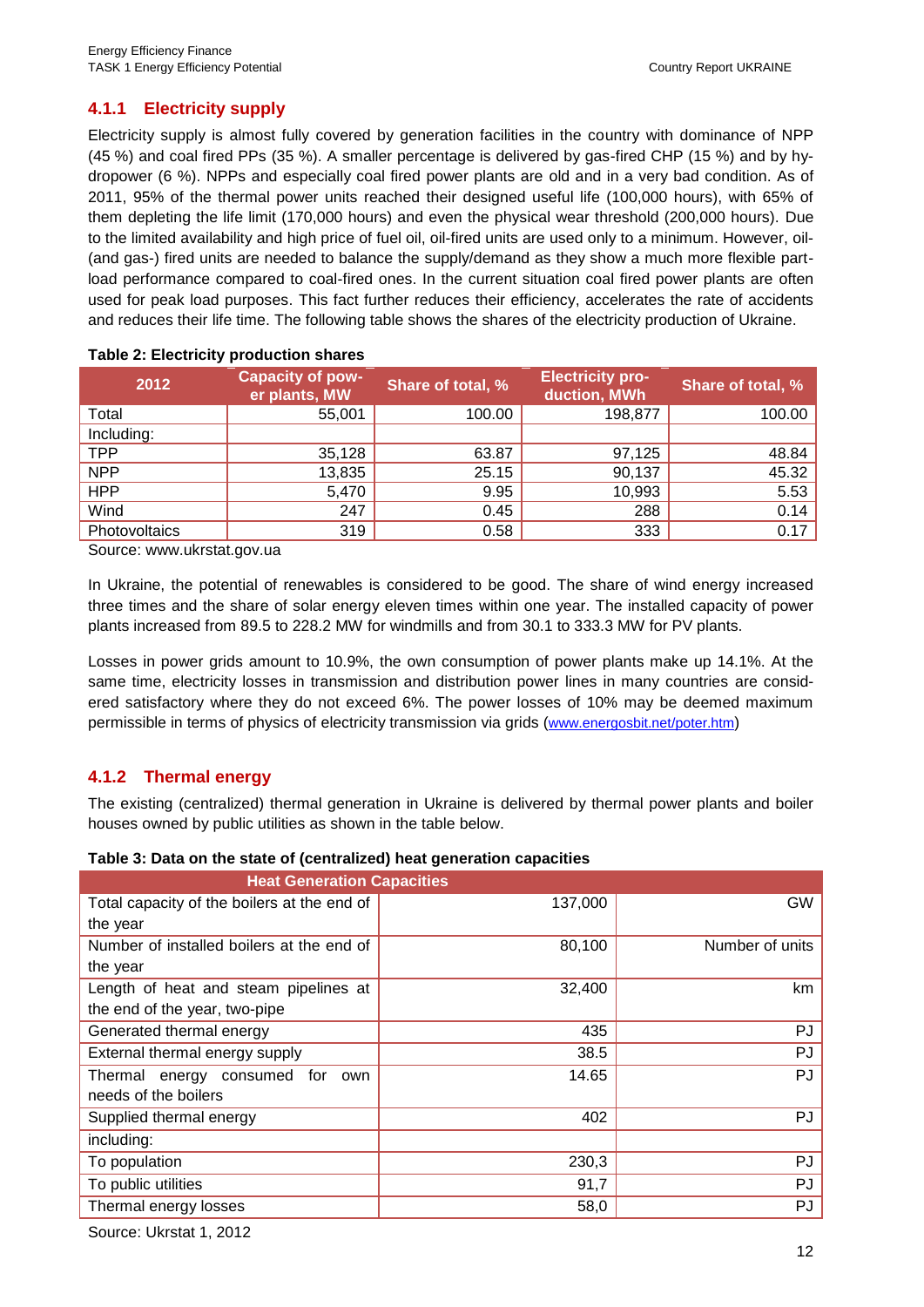The original source of the above table does not provide sufficient data to trace back the composition of the total generated/supplied thermal energy values in detail. A crosscheck with e.g. the country energy flow chart or the average losses in heat supply networks however proved the plausibility of the values.

The share of district heating amounts to 90-95% in cities (population > 0.3 Million people), and to 40-50% in towns (except towns with an individual heating system). About 16,000 boilers (20%) are outdated and have been in operation for over 20 years. The majority of heat supply systems are in poor condition, over 28% of all heat supply systems have been in operation over 25 years, 43% over 10 years and only around 29% of the heat supply systems have been operating less than 10 years. Heat losses in the heat supply networks are between 5% and 32%. However, according to the Statistics Authority this indicator is on average 14.3% for Ukraine.

Nowadays, the electricity generation in Ukraine is in very bad condition. This became apparent by the recent accident in March 2013 at the Uglegorsk TPP, where a fire destroyed 3,600 MW of generating capacities due to very old power units assets and poor maintenance. According to the Ministry's of Energy and Coal Industry estimates, the entire electricity industry needs 50 to 60 billion EUR investments until 2030. Also, at present, the total equivalent EUR value of the energy saving market in the utilities sector is estimated at approximately 6.1 billion EUR by Ukraine's State Agency for Investment and Management of National Projects and mainly refers to replacing boilers and pipelines (RBC 2013).

#### **4.2 Energy demand**

The following figures show the energy demand per sector. A large share of the total consumption (34%) is attributable to the residential sector (source: State Statistic Service of Ukraine). However, this is not due to a high usage of electric appliances in the residential sector, but rather to the low efficiency of energy consumption, mostly used for district heating. As shown in the table, the industry also uses other energy sources besides thermal and electrical energy from external, regional supply. Natural gas and coal (coke) are mainly used for heating, petroleum products for transportation (in different sectors) and biofuels (wood, wood chips) for heating in households.

| (2011) PJ                             | <b>Coal and</b><br>peat | <b>Petroleum</b><br>products | <b>Natural</b><br>gas | <b>Biofuels and</b><br>wastes | Elec-<br>tricity | <b>Thermal</b><br>energy | Total |
|---------------------------------------|-------------------------|------------------------------|-----------------------|-------------------------------|------------------|--------------------------|-------|
| Ferrous metallurgy                    | 271                     | 9                            | 174                   |                               | 87               | 51                       | 592   |
| Chemical and Pet-<br>rochemical       | 3                       | 7                            | 19                    | $\Omega$                      | 21               | 62                       | 113   |
| Non-ferrous metal-<br>lurgy           | 1                       | $\mathbf 0$                  | 9                     |                               | 6                | 12                       | 28    |
| min-<br>Non-metallic<br>eral products | 34                      | 3                            | 31                    | 1                             | 11               | 4                        | 84    |
| Machinery                             | $\mathbf 0$             | 3                            | 13                    | 0                             | 21               | 12                       | 49    |
| Ore mining                            | 1                       | 13                           | 16                    |                               | 37               | 4                        | 71    |
| Food and tobacco                      | $\overline{2}$          | 7                            | 11                    | $\Omega$                      | 16               | 46                       | 83    |
| Transportation                        | 1                       | 352                          | 139                   |                               | 36               | ٠                        | 528   |
| Households                            | 30                      | 4                            | 591                   | 39                            | 139              | 189                      | 991   |
| Trading<br>and<br>ser-<br>vices       | 7                       | 7                            | 18                    | 2                             | 76               | 94                       | 203   |
| Agriculture                           | 1                       | 58                           | 7                     | 1                             | 13               | 14                       | 94    |
| <b>Others</b>                         | 18                      | 19                           | 4                     | 1                             | 41               | 14                       | 97    |
| <b>Total</b>                          | 369                     | 482                          | 1,031                 | 44                            | 505              | 502                      | 2,933 |

#### <span id="page-12-0"></span>**Table 4: Structure of energy consumption by industrial sectors, PJ**

Source: Energy balance of Ukraine 2011

The energy demand in different sectors is mainly covered from fossil fuels. Natural gas is used for boilers and other heating applications. Diesel is a major petroleum product and is consumed in construction. Second largest consumer of petroleum products is the food and tobacco industry. The largest consumers of natural gas are chemical and petrochemical, non-metallic minerals and again food and tobacco. As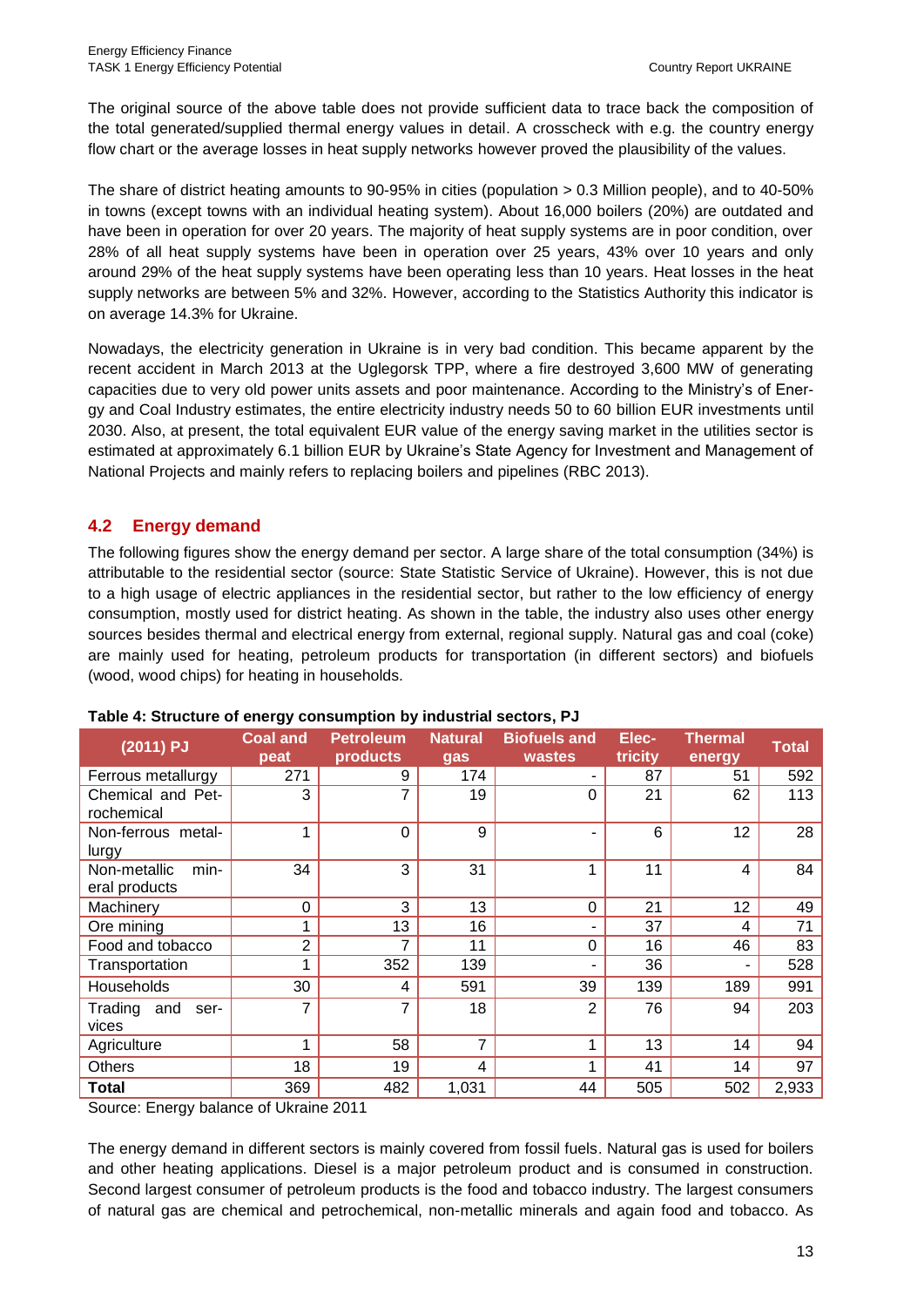some EE measures can optimize the fuel consumption (e.g. adjusting combustion efficiency) the fuel demand can also point at energy intensive industries.

An extract from the expected energy balance for the pessimistic<sup>1</sup> scenario of the Energy Strategy of Ukraine until 2030 is given below, which expects increased resources, domestic production and ongoing dominance of fossil fuels.

| <b>Forecast (PJ)</b>                                           | 2010  | 2015  | 2020  | 2025  | 2030  |
|----------------------------------------------------------------|-------|-------|-------|-------|-------|
| Resources, total                                               | 6,797 | 6,715 | 7,386 | 7,767 | 8,488 |
| Production of energy, total, incl.:                            | 3,869 | 4,212 | 4,939 | 5,572 | 6,917 |
| Production of fossil fuels                                     | 2,110 | 2,274 | 2,559 | 3,057 | 4,051 |
| Coal                                                           | 1,260 | 1,445 | 1,653 | 1,893 | 2,166 |
| Oil                                                            | 149   | 117   | 100   | 138   | 299   |
| Natural gas                                                    | 698   | 709   | 806   | 1,025 | 1,588 |
| Generation of electricity not from<br>fossil fuels, including: | 367   | 403   | 503   | 554   | 633   |
| <b>NPPs</b>                                                    | 320   | 345   | 417   | 454   | 507   |
| HPPs and storage PP                                            | 47    | 54    | 72    | 75    | 75    |
| WPPs, SPPs, and small HPPs                                     | 0     | 4     | 14    | 25    | 50    |

#### <span id="page-13-1"></span>**Table 5: Energy supply and demand according to the energy strategy until 2030**

Source: Energy Strategy for Ukraine

#### **4.3 Greenhouse gas emissions**

The largest contributor of  $CO<sub>2</sub>$  emissions is the energy sector - because of the wide use of coal for electricity generation - and the use of motor fuels in the transport sector. Within the energy sector, transport is responsible for 13.76% of all emissions, manufacturing industry for 20.29% and the energy industries for 35.29%. Within the industrial processes sector the largest contribution falls on the iron and steel industry (60.88%) and the chemical industry (17.62%). In 2011, total GHG emissions amounted to 401 million tCO<sub>2-equivalent</sub> (without LULUCF) and total CO<sub>2</sub> emissions to 306 million tCO<sub>2</sub> (without LULUCF) (UNFCCC). The following chart shows the overall emissions by sector.





<span id="page-13-0"></span>**Figure 2: CO<sup>2</sup> emissions per sector** Source: UNFCCC

#### **4.4 Energy efficiency overview**

l

Analyzing the energy flow diagram of Ukraine (see [Figure 1\)](#page-10-0) the importance of the industrial sector and electricity and heat generation sector in terms of energy saving potentials gets obvious. The residential sector also offers considerable energy efficiency potential, which is however limited due to lacking funds and economic attractiveness following highly subsidized gas prices for households.

<sup>&</sup>lt;sup>1</sup> The pessimistic scenario was chosen as Ukraine had 0.1% GDP increase last year. For this year the forecast is 1%. So both scenarios (optimistic and realistic) are likely to be unreachable.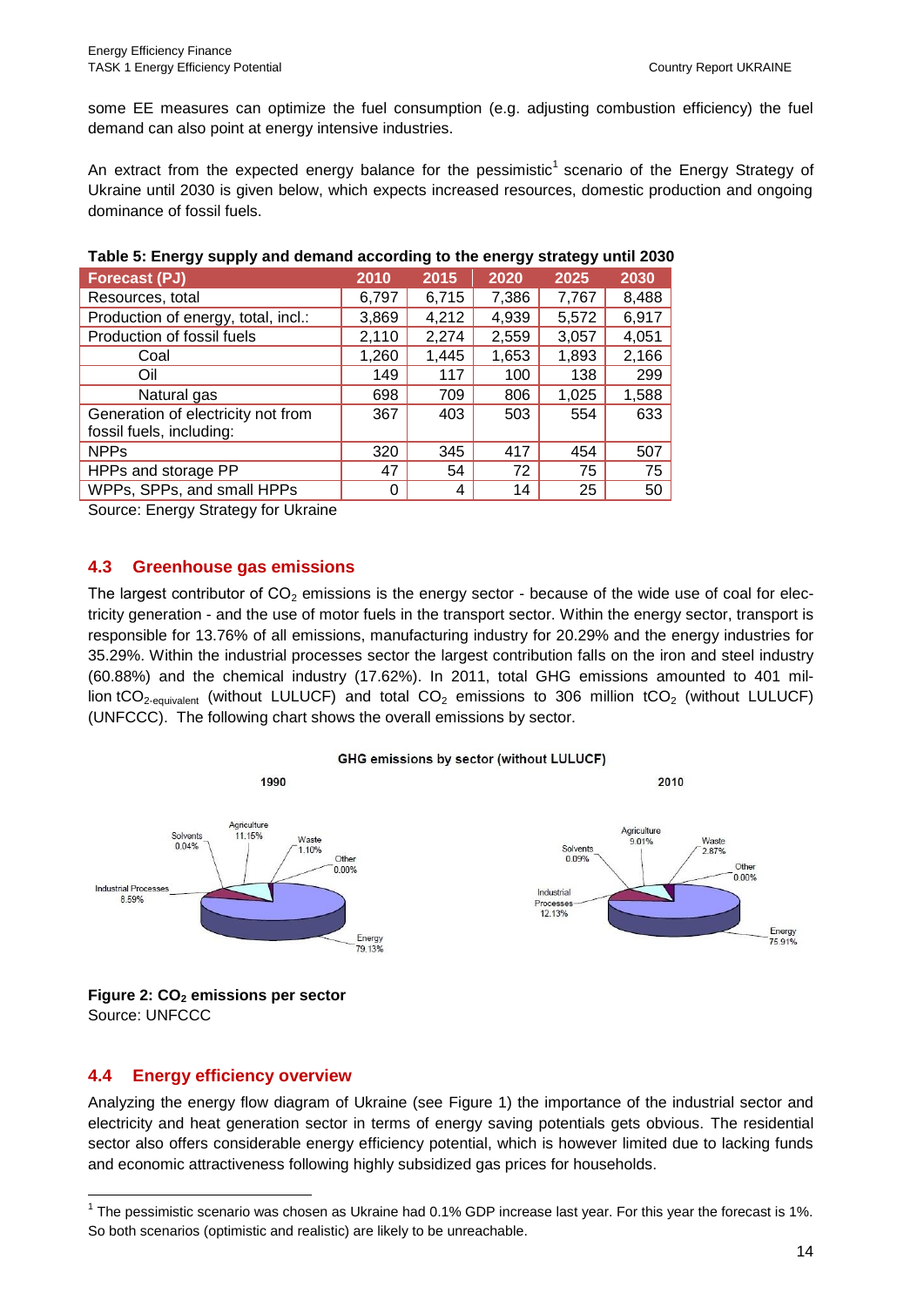#### **4.5 Energy efficiency in the industrial sector**

Following the "Energy Efficiency of the Regions of Ukraine" (2012) study the following summary can be derived.

| <b>Industrial Sector</b>          | <b>Consumption</b><br>2010 (PJ) | <b>Share/Ind</b><br>ustry | <b>Remark on Potential</b>   | <b>Energy Saving</b><br><b>Potential</b> |
|-----------------------------------|---------------------------------|---------------------------|------------------------------|------------------------------------------|
| Primary                           | 594.5                           | 56%                       | technology change (abandon   |                                          |
|                                   |                                 |                           | open hearth technology)      |                                          |
| Food                              | 83.7                            | 8%                        | partly very low efficiency   |                                          |
|                                   |                                 |                           | level compared to EU         |                                          |
| Mining                            | 138.2                           | 13%                       | changes so far due to exter- |                                          |
|                                   |                                 |                           | nal factors (price shocks)   |                                          |
| Chemical                          | 83.7                            | 8%                        | potential in renovation, up- |                                          |
|                                   |                                 |                           | grading, CHP plants          |                                          |
| Non-metallic minerals             | 75.4                            | 7%                        | technology change (e.g. dry  |                                          |
|                                   |                                 |                           | cement production)           |                                          |
| <b>Others</b><br>(incl.<br>paper/ | 79.5                            | 8%                        |                              |                                          |
| machinery)                        |                                 |                           |                              |                                          |
| Sum industry                      | 1,055                           | 100%                      |                              | 765.93 PJ/72.6 %                         |

#### <span id="page-14-0"></span>**Table 6: Summary energy status and potential in the industry**

Source: Summarized based on BEST, 2012

The Study does not provide details on energy saving potentials per subsector, only an overall estimation for the whole country.

According to the Energy Efficiency Program for Industry of Ukraine until 2017 the energy efficiency potential of the most important industry subsectors is evaluated as follows:

#### <span id="page-14-1"></span>**Table 7: EE potential in industry subsectors**

| <b>Sector</b>                           | <b>EE Potential, %</b> | <b>EE Potential, PJ</b> |
|-----------------------------------------|------------------------|-------------------------|
| Construction and construction materials | approx $50\%^2$        | 20,5                    |
| Iron&Steel                              | 35%                    | 232                     |
| Light industry and woodworks            | 18-23%                 |                         |
| Machinery                               | $25 - 30%$             | $12 - 15$               |
| Chemical and petrochemical              | approx 70%             | 79.1                    |

Source: Industry.kmu.gov

l

The **primary metal sub-sector** is the biggest energy consumer in the industrial sector and accounts for more than half of the country's energy needs in the industrial sector. Changes have been mainly due to external factors, such as reduced demand, which lead to worse plant load factors. Considerable potential for the increase of energy efficiency is seen in technology changes. The inefficient open-hearth method of steelmaking is still widely used in Ukraine and could be replaced by the pulverized coal injection process. However, lack of the required amount of ferrous metal scrap and the large capital investments are seen as obstacles to this process.

Despite considerable differences among the regions and improvements in the last years, the energy efficiency status of the **food industry** in some parts of the country is very low in comparison to EU levels (e.g. 12% in the Ternopil Oblast, but 78 % in the Autonomous Republic of Crimea).

On average, the energy efficiency of the **chemical industry** is five times lower than the EU average. Biggest consumers are 6 fertilizer manufacturers, which show large regional differences in energy intensity, but even the most efficient one is more than twice as bad as the EU average. Highest potentials are

<sup>&</sup>lt;sup>2</sup> http://archive.nbuv.gov.ua/portal/natural/PZE/2010\_23/04ua\_Symborskiy.pdf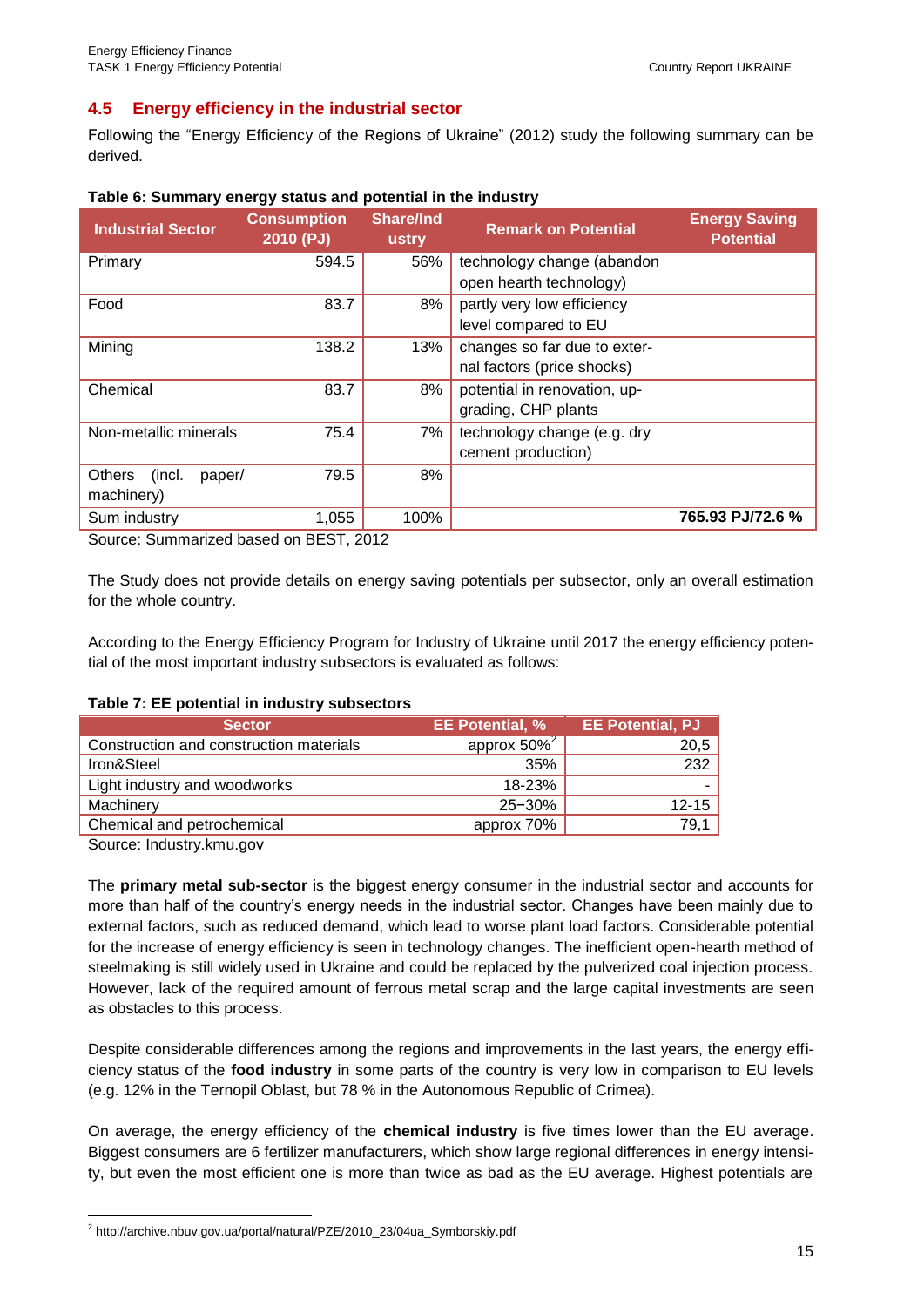expected in the renovation and upgrading in the ammonia production as well as in the installation of CHP plants.

Recent increases of the energy efficiency in the **mining sector** have been mainly due to external supply shocks to the steel industry, such as the increase in the coking coal price in 2010, which led to a better utilization factor due to increased demand. Moreover, upgrades of production facilities took place after privatization or concession agreement on some plants.

The energy efficiency of the production of **non-metallic mineral** products varies considerably among the regions. Differences between 70% of EU average (Kharkiv region) and 8% (Khmelnitsky region) can be explained by the type of production (more efficient dry processes or wet processes in the cement production) but also be due to out-sourcing some production steps. Further implementation of the dry process is limited by a currently low demand.

According to local experts, the focus of realistic energy saving measures is put on the following areas:

The most attractive economic sectors in terms of energy saving are the **iron and steel industry** (as the largest consumer among all industrial sectors and as the sector with the high percentage of fixed asset depreciation). This sector is characterized rather **by large companies** than by SMEs. The main focus of investment in this sector could be compressor replacement, improvement of oxygen production and automation of manufacturing processes.

The continuous growth of energy tariffs for the population increases the attractiveness of heat supply utilities for households as a client for energy saving measures (products).

Based on **technologies nature, short payback period, market scale and replication potential** the following EE technologies are the most interesting to be financed in Ukraine:

- **Replacement of outdated boilers** with the new ones equipped with heat recovery systems and designed for changed loads:
- **Installation of state-of-the-art automated burners:**
- **Installation of systems for recovery of flue gas** energy from technological processes;
- . Installation of **waste heat recovery units** in ventilation and air conditioning systems; Use of **electricity for heating with accumulation of thermal energy** during time of night minimum load on energy system (thus reducing the expenditures for power plant in-house needs) (opinion of local expert)
- **Replacement of outdated compressors** with new ones that fit to changed loads;
- **Replacement of worn pumps** with new ones preferentially with VSD motors;
- **Installation of condensate collection** and return systems.

#### **4.6 Energy efficiency in SMEs**

In Ukraine, **small enterprises** are defined as companies that have an annual average staff number of maximum 50 people and the annual gross income from sales of products (works, services) does not exceed the amount equivalent to 6.3 million EURO.

**Medium enterprises** have an annual average staff number from 51 to 249 people and the annual gross income from sales of products (works, services) is more than 6.3 million EURO and less than 9 million EURO.

The following table provides a more detailed look on the role of the SMEs sector in Ukraine.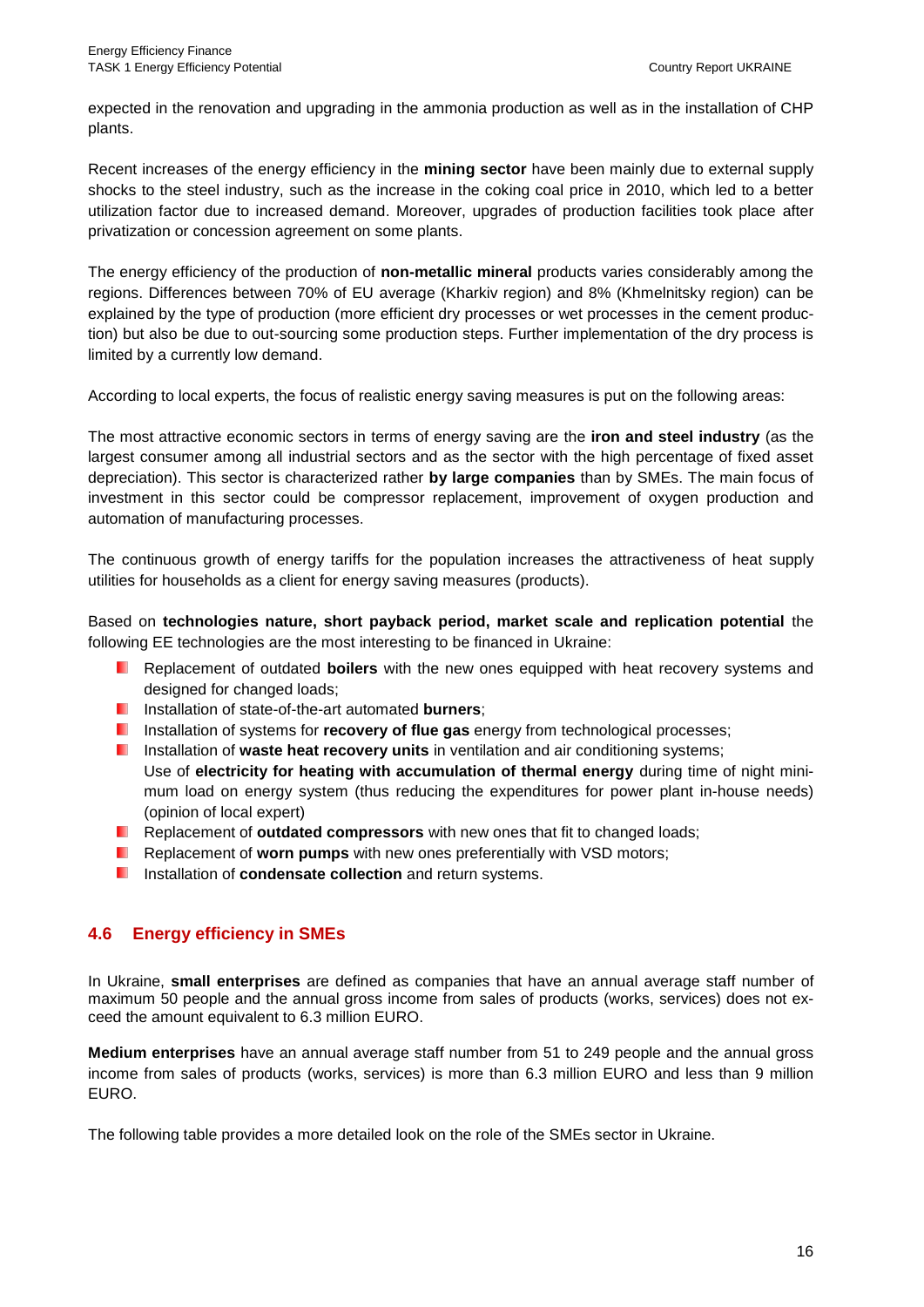|            | <b>Countries Number of Number</b><br>SME's<br>(this) | ths. citizens | people) | Employed with Share of SMEs in Share of SMEs<br>SMEs per 10 SMEs (million the total number in GDP (%)<br>of employed (%) |           |
|------------|------------------------------------------------------|---------------|---------|--------------------------------------------------------------------------------------------------------------------------|-----------|
| EU         | 15,770                                               | 450           | 68.0    | 72                                                                                                                       | 63-67     |
| <b>USA</b> | 19,300                                               | 742           | 70.2    | 54                                                                                                                       | 50-52     |
| Japan      | 6,440                                                | 496           | 39.5    | 78                                                                                                                       | 52-55     |
| Russia     | 875                                                  | 57            | 7.5     | 15                                                                                                                       | $9 - 10$  |
| Ukraine    | 152                                                  | 41-81         | 1.1     | 5                                                                                                                        | $10 - 11$ |
|            | <br>----                                             |               |         |                                                                                                                          |           |

#### <span id="page-16-0"></span>**Table 8: Small and medium enterprises in Ukraine**

Source: Jivkurilka, 2013

The following table shows in which sectors SMEs are active and the share of small, medium and large enterprises in the respective sector:

|                                  | Small, % | Medium, % | Large, % |
|----------------------------------|----------|-----------|----------|
|                                  |          |           |          |
| <b>Agriculture</b>               | 91,7     | 8,0       | 0,3      |
| <b>Industry</b>                  | 86,8     | 10,9      | 2,3      |
| <b>Construction</b>              | 95,7     | 4,0       | 0,3      |
| <b>Commerce</b>                  | 95,1     | 4,5       | 0,4      |
| <b>Hotels, restaurants</b>       | 95,4     | 4,5       | 0,1      |
| <b>Transportation</b>            | 92,4     | 6,8       | 0,8      |
| <b>Financial</b>                 | 93,9     | 5,6       | 0,5      |
| <b>Real estate</b>               | 96,5     | 3,4       | 0,1      |
| <b>Education</b>                 | 95,8     | 4,2       | 0,0      |
| <b>Health care</b>               | 94,0     | 5,8       | 0,2      |
| Public utilities, culture, sport | 93,2     | 6,6       | 0,2      |

#### <span id="page-16-1"></span>**Table 9: SME shares in sectors of the economy**

Source: Statistic survey of Ukraine, 2011

There is neither specific data on SMEs energy-saving potential nor on their energy consumption. However, proceeding from the GDP share generated by SMEs (approx. 10%) and energy efficiency potential of Ukraine in general (approx. 47.6% (UEI-2012)), own expert estimations deduct that some 5% of the total national potential or **97 PJ** are attributable to SMEs. Currently, most EE potential concerning SMEs is seen to be in the industry sector in the heat generation and consumption systems. Due to limited financial resources which do not allow major renovation of equipment SMEs very often use obsolete and secondhand equipment, including homemade equipment. Local experts also claim that governmental support is rather available for big companies than for small ones. E.g. VAT returning is possible for large enterprises only (with large lawyer departments). The situation for SMEs worsens due to high interests on loans in Ukraine (20-25%), which is another obstacle for modernization and energy efficiency improvement in productions.

#### **4.7 Energy efficiency in the residential sector**

The residential sector - including about 19.3 million apartments – shows a current final energy consumption of about **1,000 PJ**, which is about the same amount as the overall industrial consumption, including primary energy conversion. The electricity consumption of households amounts to **132 PJ** (UNdata). Thus the major share of energy consumption is attributable to heating purposes. The **total energy saving potentials** within the residential sector are quantified with about 380 PJ or **37.9%** of the current consumption. It is important to note that available studies (such BEST 2012) did not consider the reduced number of household appliances as well as the different quality of hot water supply and heating services compared to the EU level. Moreover, the average size of apartments in Ukraine is smaller than in the EU, which leads to different results even if the same appliances were used.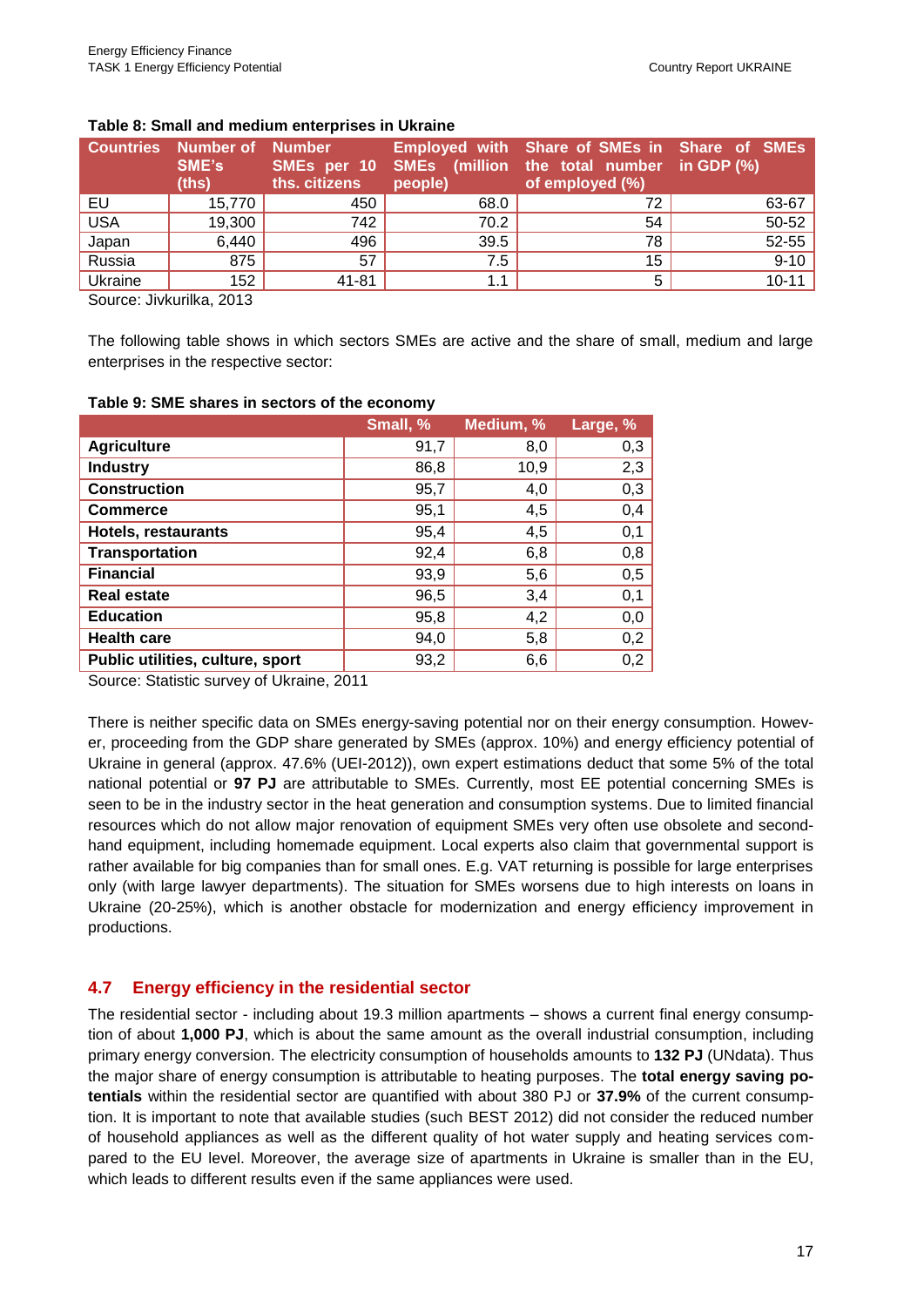Older documents, such as the State Program on Energy Saving 2010-2014 (published in 2009) identified the following measures/areas of estimated energy saving potentials (Ministry of Housing and Communal Services 2009):

- **1** 30% of heat in buildings;
- **22% of natural gas in boiler rooms;**
- **25% of heat in heat supply system;**
- **1** 30% of water in water supply systems;
- **25% of electricity in sewage systems.**

Main barriers for more efficient use of energy are the still pending reforms in the field of utility services, highly subsidized (and thus very low) gas prices for the population and lack of heat meters in about 2/3 of the houses.

As of January 1<sup>st</sup>, 2013 (Ukrstat 2) the urban population in Ukraine made up 31,378.6 thous. (68.9%), while 14,174.4 thous. people (31.1%) lived in rural areas. Natural gas is the main source of heat, both in urban and rural areas. In the eastern regions of Ukraine (Luhansk, Donetsk region), coal is often used as the source of thermal energy. This is due to the coal mining profile of the regions and governmental subsidies reducing coal prices.

Since 1994 Ukraine has been reforming the regulations in the construction industry to improve energy efficiency in buildings. In 1994-1996, new legislation was adopted which requires a higher level of heat insulation for new and public buildings (Nbuv.gov).

According to the National Institute for Strategic Studies for the President of Ukraine, about 47% of the housing stock exceeded their designed lifetime (Niss.gov 1). The cost for the renovation of the housing stock of Ukraine is estimated at 40 billion EURO by the Ministry of Regional Development, Building and Housing. According to the estimates of the Research Institute of Building Structures, the EE potential is 60% (Nbuv.gov 2). The trend to insulate the building envelope both in private houses and apartment blocks has increased recently although this measure has a long payback period. Insulation of walls and roofs, replacing old windows with energy efficient ones, replacing old heating boilers and radiators with new ones can considerably improve the energy efficiency situation and comfort, but faces major obstacles. On the one hand there is limited household budget and hardly any affordable loans available for the residential sector. On the other hand, investing in such measures is not attractive from economic perspective due to subsidized gas prices for the residential sector.

Concerning electricity consumption in Ukraine, typically used electrical appliances are the following (number of appliances per household provided in brackets):

- $\blacksquare$  TV-set  $(1,1)$
- **refrigerator**  $(1,09)$
- **u** washing machine  $(0,85)$
- **vacuum cleaner (0,75)**
- $\blacksquare$  iron (0,99)
- $\Box$  computer (0.25)
- $\blacksquare$  microwave oven (0,33)
- **air conditioner (0,06).**

It is assumed that the overall electricity consumption in Ukraine will further increase due to a larger number of electric appliances in the future such as TV-sets, computers and air conditioners as also indicated in the energy efficiency analysis of the regions (BEST 2012).

Despite the fact that modern energy efficient state-of-the-art household appliances are available in the country, there is a lack of transparent labeling. Currently there are no laboratories that may identify energy efficiency of household appliances. There is no authority responsible for inspection of marking validity,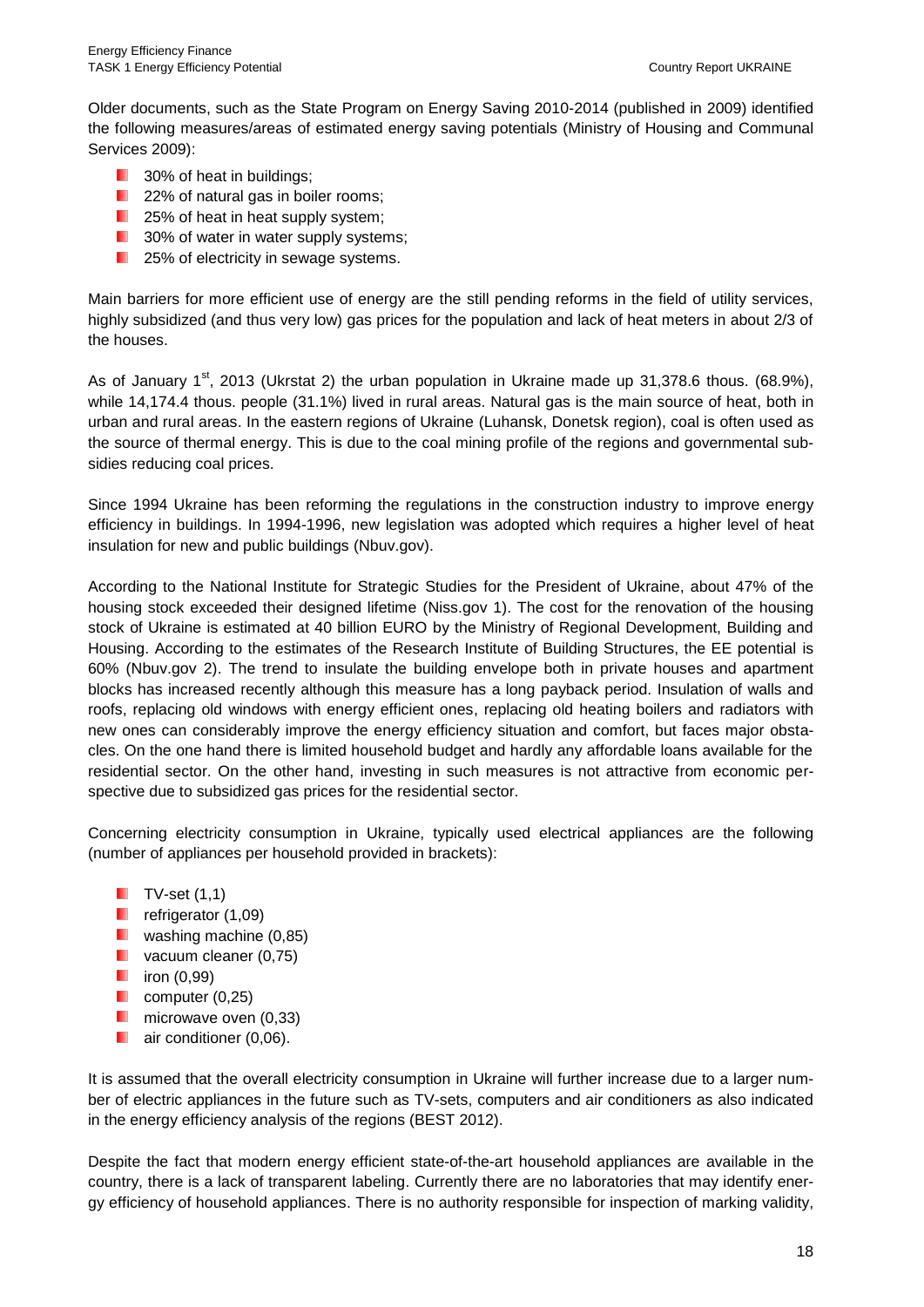and no penalty for false marking has been adopted. Therefore, currently conscious consumers mostly rely on brands from EU, USA, and labeling such as the EU Energy Label and Energy Star.

The highest **energy saving potential** relating to the residential sector is expected in the field of heat generation and distribution. Modernization of boiler houses with installation of energy efficient boilers, renovation of heat supply networks and installation of individual automated heat supply stations is relatively easy to implement and provides low payback periods. Insulating of buildings and structures is a more cost-intensive measure with longer payback periods.

#### **4.8 Energy efficiency in the agricultural sector**

Worldwide, Ukraine ranks in the TOP10 in exporting sunflower oil, wheat and barley (National Institute for Strategic Studies). The agriculture and processing sector accounts for 4-5% (Energy Balance 2011) in the energy balance of Ukraine. But despite the relatively small share, this sector is very energy intensive, because product processing involves warming and cooling processes.

The energy consumption in the agricultural sector amounted to **96.3 PJ**, which is comparable to some industrial subsectors. Despite the fact that energy consumption per hectare is almost comparable to the EU average the energy efficiency in agriculture (output compared to energy input) is **three times** lower than the EU average. However, the value added in the EU is much higher due to the higher yield and productivity in the agricultural sector. Thus, energy efficiency gains could be achieved via investing in more productive agricultural technologies.

One of the main problems of the agricultural sector is old and outdated equipment – 70-90% of the machinery exceeded its designed lifetime and over 40% of the tractors are over 15 years old (source: National Institute for Strategic Studies). Processing enterprises are far ahead of other industrial enterprises in energy saving aspects. This is due to the fact that most enterprises are associated to large agricultural holdings having own financial resources and they need to ensure product quality and certification. The majority of the small enterprises, however, do not focus enough on saving energy, because they lack necessary funds.

Energy saving in the agriculture is primarily based on replacement of outdated agricultural machinery with modern multifunctional machines. The replacement entails a significant drop in fuel consumption and improves control over its use. The energy efficiency potential of the agricultural sector is approx. 60% or 56,8 PJ (UEI-2012).

#### **5 Framework for Energy Efficiency**

This section of the report analyzes the framework conditions for carrying out energy efficiency. The main questions to be asked are:

- Is energy efficiency, its actors, targets or specific measures mandated or supported in any legal . or policy related document?
- **Are the technical capacities in place in Ukraine in order to realistically realize specific measures?**
- Does it make sense in economic terms to invest in energy efficiency in the country?

#### **5.1 Legal and policy framework**

As shown in the **Energy Strategy until 2030** focus is still on growing energy consumption, on the development of fossil fuels and nuclear energy generation. Despite the declared target of energy efficiency improvement by 40%, the document lacks mechanisms to finance energy saving and incentives to promote launch of energy efficient technologies. All funding mechanisms are aimed at increasing generation. Currently, National Agency on Energy Efficiency and Energy Saving (SAEE) focuses on the possibility to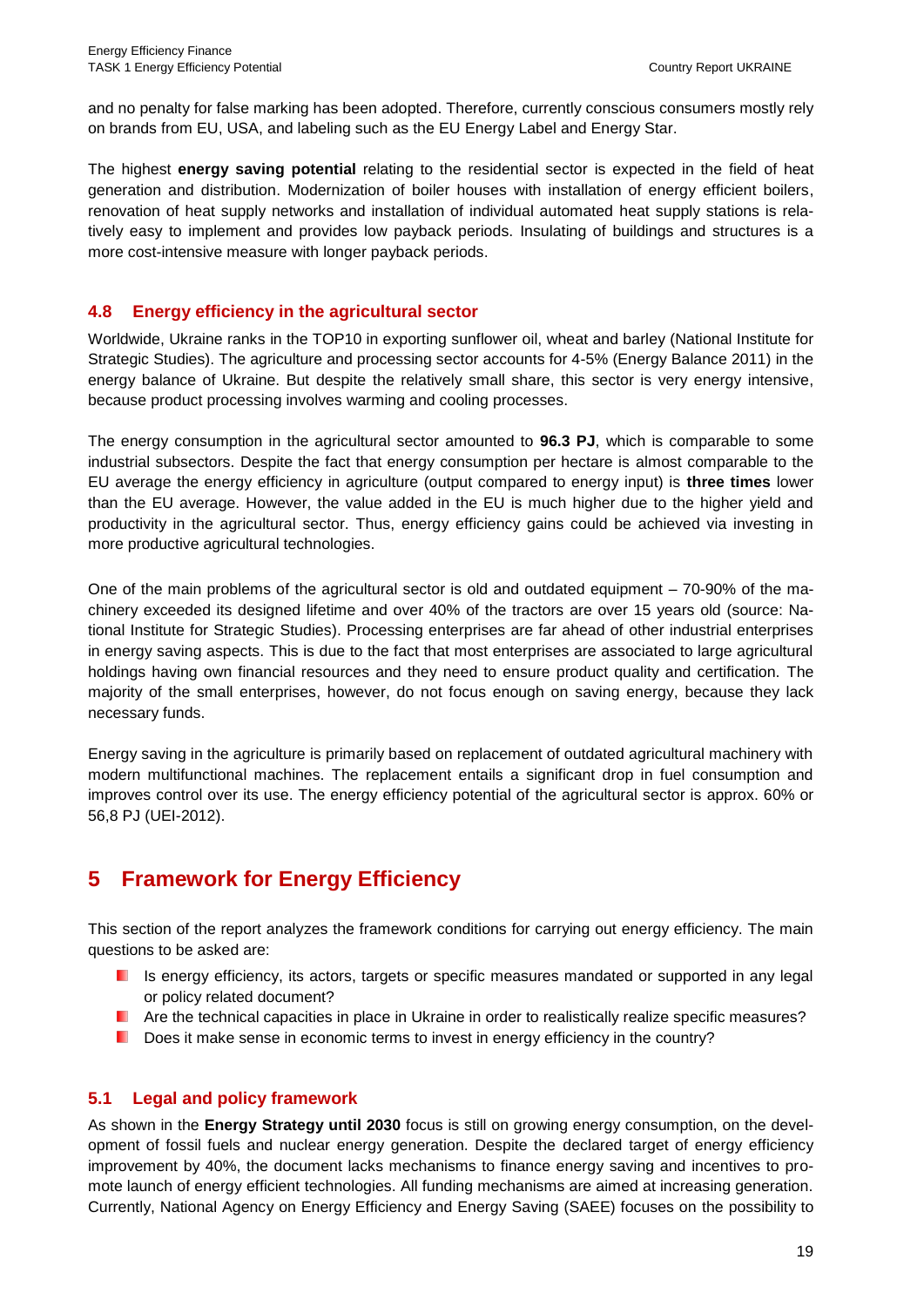increase the share of renewable generation in the Energy Strategy of Ukraine. Such a position leads to debates between experts groups and takes away attention from energy efficiency issues.

The state policy is focused on support to large primary resource-based business, and continued subsidizing of the tariffs for households, no drastic changes are likely in the next 3-4 years.

In 2011, Ukraine joined the **Energy Treaty** and according to its requirements the development of the National Energy Efficiency Action Plan has started. The draft Plan was developed by March 2012, however, it has not been approved due to bureaucracy of various Ministries yet. In summer 2013, National Renewable Energy Action Plan should be developed but most probably the approval will be similarly delayed.

According to the legal frame existing in Ukraine a law provides the framework regulation, the details are addressed in sub-legislative acts (such as a Resolution of the Cabinet of Ministers, an Order of the Ministry etc). The main principles of the energy saving state policy are regulated by the **Law of Ukraine "On Energy Saving**" No.74/94-VR dated 1 July 1994. In order to support energy saving in Ukraine, the Cabinet of Ministers approved the **State Target Economic Program of Energy Efficiency and Development of Energy Generation from Renewable Sources** for 2010-2015.

The document defines objectives and activities to be implemented in order to achieve the objectives, which are:

- To reduce the GDP energy intensity by 20% as compared to 2008;
- **T** To optimize the structure of the country's energy balance, where the share of energy from renewable sources and alternative fuels will be minimum 10% in 2015;
- **T** To ensure a 25% reduction in consumption of imported natural gas.

The estimated funding of the program consists of EUR 32.3 billion of which only EUR 0.72 billion derive from state budget and EUR 1.4 billion are provided by local government budgets. These shares indicate that the state does not intend to introduce significant support to finance energy saving. Also each oblast has to develop and approve its own regional energy saving program. Nowadays, all oblasts have finished this work, but lack of financial resources in regional budgets is a barrier for their implementation.

Moreover, the following regulatory acts should also be mentioned:

The Law of Ukraine "**On Alternative Fuels**" No.1391-XIV dated 14 January 2000 establishing the main principles of the state policy in alternative fuels sphere, giving definitions of various types of fuels and stating the need to introduce preferences for manufacturers. However, the support mechanisms are absent so far.

The Law of Ukraine "**On Electricity Industry**" No.575/97-VR dated 16 October 1997 establishes the main principles of "green tariff" applications within the territory of Ukraine and the factors to calculate the green tariff.

The Law of Ukraine "**On Heat Supply**" No.2633-IV dated 02 June 2005 establishes the main principles of heat supply market operation and the system of tariff regulation. The law is quite general and defines the right to keep tariffs unmodified for three years for heat supply enterprises, which have introduced energy saving measures.

The Law of Ukraine "**On Combined Generation of Heat and Electricity** (Cogeneration) and Use of Waste Energy Potential" No.2509-IV dated 05 April 2005 establishes the cogenerator's mandatory right to access the electricity networks and the energy market's obligation to buy the entire amount of generated electricity.

The Resolution of the Cabinet of Ministers of Ukraine No.444 dated 14 May 2008 **"Issues Relating to Importation of Energy Saving Materials, Equipment and Components to the Customs Territory of Ukraine**" provides a reduction in the import duty and VAT for the goods above, if such goods are not manufactured in the territory of Ukraine. However, in order to be eligible for this mechanism, an enterprise must get a lot of supporting documents. The procedure requires that the preference for each individual enterprise is approved at the meeting of the Cabinet of Ministers of Ukraine, making these scheme a subject to corruption.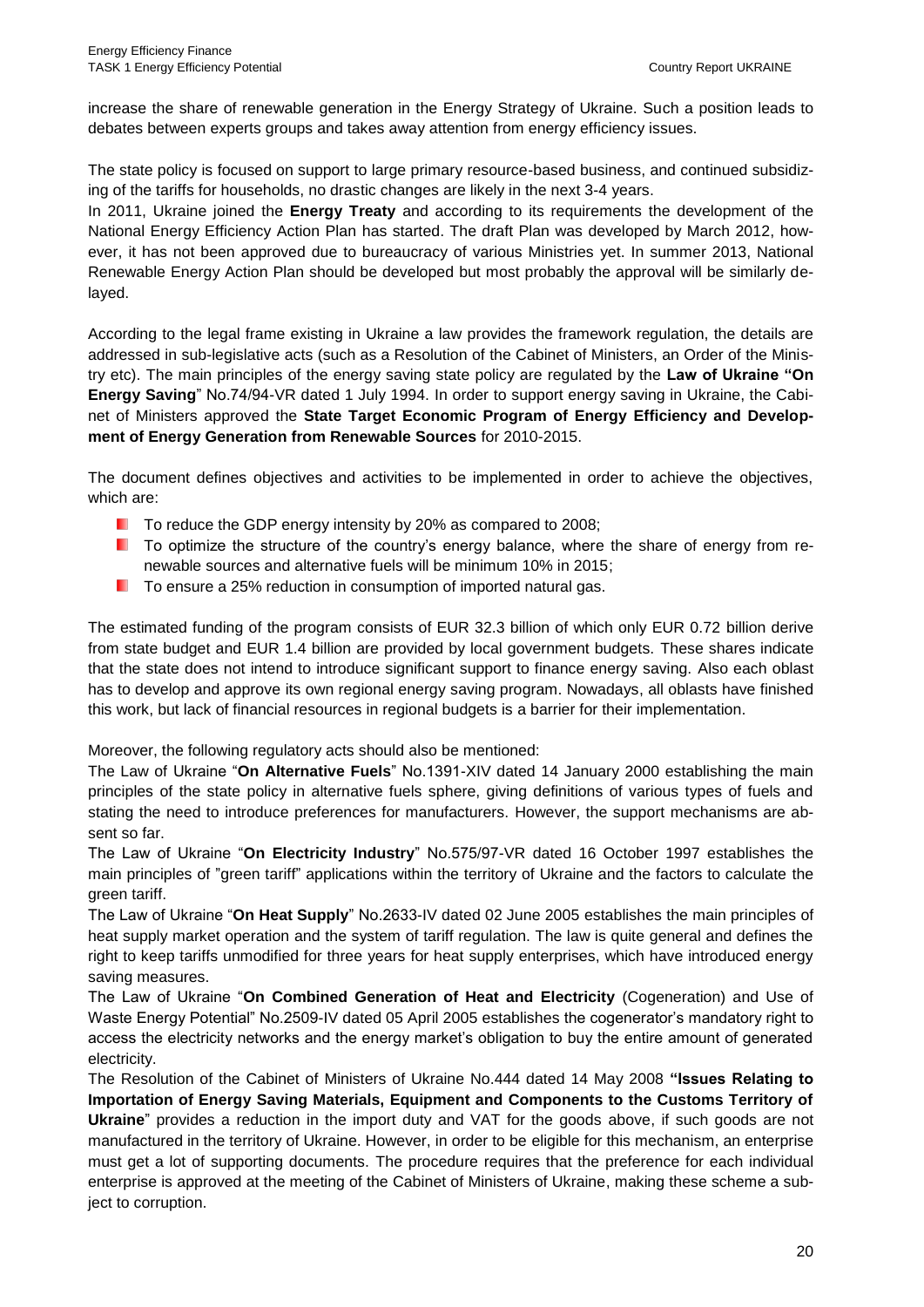#### **5.2 Technical framework**

Almost all existing energy saving technologies are represented in Ukraine. However, not all of them are used. The following systems are rather rare:

- Cogeneration (trigeneration) at enterprises;
- **U** Use of recovery systems for flue gas heat of technological processes;
- **USE** Use of soft heat insulation in heating furnaces;
- **Biogas production;**
- **USE** Use of solar water heaters in households and at enterprises;
- **Use of heat pumps.**

These technologies currently have low market penetration mainly because of lack of finance and relatively long payback periods.

The following technologies are manufactured in Ukraine:

- **Now Waste wood-fuelled/straw boilers;**
- **E** Energy efficient boilers:
- **Pellet, briquette making units;**
- **Figure 1** Flue gas heat recovery systems;
- **Metering and automation systems;**
- **November 19 Yariable-frequency drives;**
- **Pre-insulated pipes;**
- **Automated heat supply substations.**

These technologies have good market positioning and there are many manufactures on the market. Details are provided in a separate report.

Many private energy saving service providers operate in Ukraine. These companies position themselves as manufacturers (importers, installers) of energy saving equipment. Representative offices of the following energy efficient equipment and material manufacturers are present on the market:

- Boilers: Viessmann, Buderus, Atlas Copco Ukraine, Ferroli S.p.A. . .
- **Pumps: Grundfoss, Wilo.**
- **ID** Insulation: Rockwool, Knauf insulation, Saint Gobain.
- **L** Automation: Herz Armaturen, Samsung, Mitsubishi electric.
- **L** Compressors: Cooper Turbocompressor, Kaeser Kompressoren,
- **CHPs: York, Zeppelin (Caterpillar), Jenbacher GE, Deutz AG.**

#### **5.3 Economic framework**

The following table provides an overview of the current Ukrainian energy prices for households and industry.

#### <span id="page-20-0"></span>**Table 10: Energy prices comparison**

|              | Industry, EUR/kWh |                    | Households, EUR/kWh |                    |
|--------------|-------------------|--------------------|---------------------|--------------------|
|              | Gas               | <b>Electricity</b> | Gas                 | <b>Electricity</b> |
| Ukraine      | 0.04088           | 0.113              | 0.0063              | 0.026              |
| EU (average) | 0.04000           | 0.118              | 0.0720              | 0.197              |

Sources: National Electricity Regulatory Commission Ukraine, Eurostat

From the figures above it can be concluded that the energy prices for households are extremely low compared to the EU average. Such state approach makes energy saving projects highly unattractive for this sector in economic terms. Despite this fact, the population pays more and more attention to energy conservation due to relatively low income. Energy saving lamps, regardless of their comparatively high price, have almost replaced incandescent lamps. House owners also perform insulation of buildings (e.g. exter-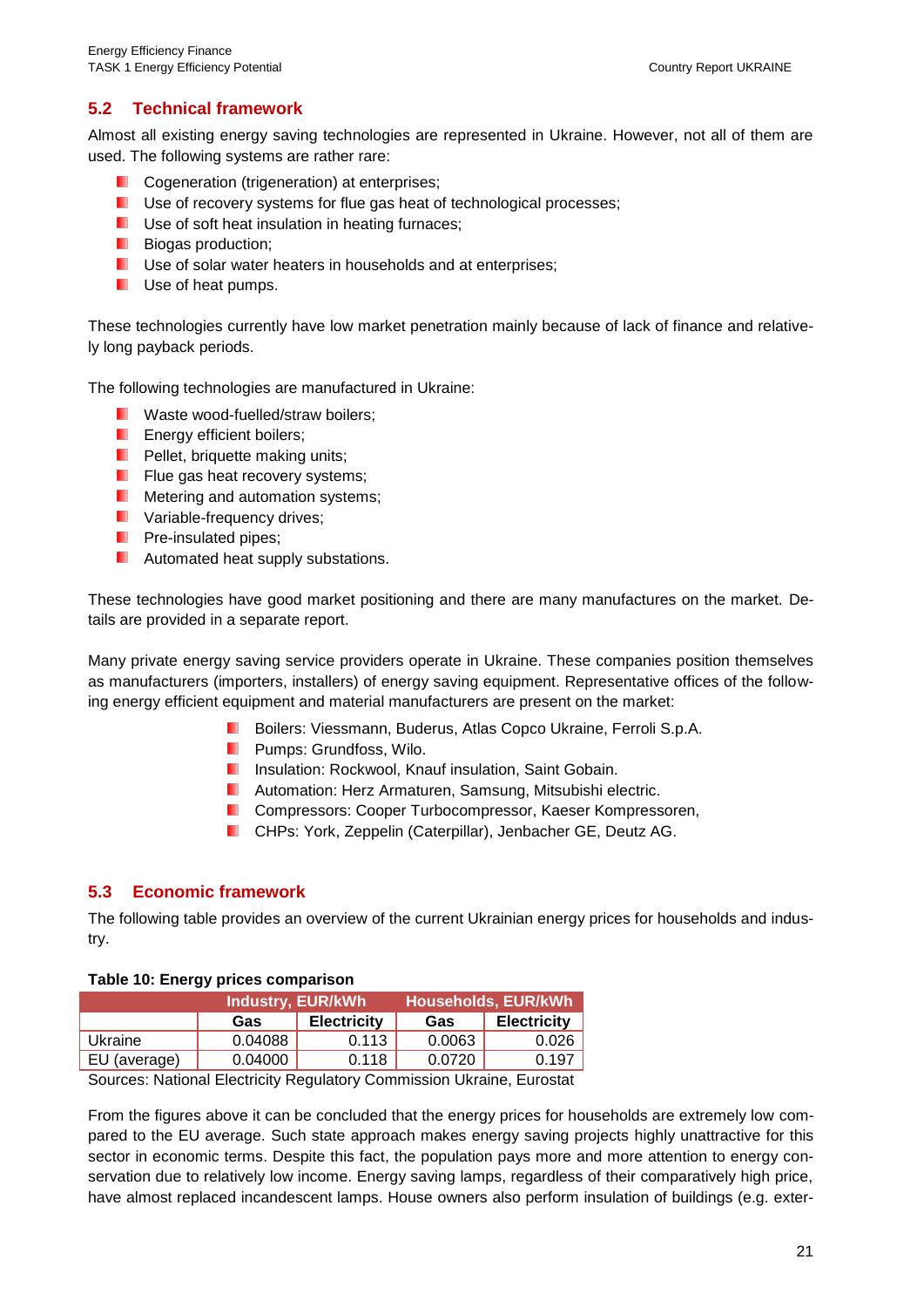nal walls of the flats in blocks of flats) and multifuel boilers (solid fuel/natural gas), but also electric boilers are becoming popular.

The Ukrainian industry like its utilities demonstrates low energy efficiency penetration. This situation is attributable to unfavorable circumstances and "blind" management with short terms thinking at the majority of the enterprises. In times when enterprises had the opportunities to attract cheap loans to make investments in energy saving (before the end of 2008) the prices of energy sources were low and the enterprises owners were not interested in investing. A few enterprises modernized their production facilities rather due to depreciation of and failures in operation of their equipment than to energy saving needs.

Upon the crisis in 2008, loan interest rates have increased hampering long-term investments. However, enterprises are extremely interested in energy saving projects with short payback periods of up to three years.

The efficient energy use problems are inherent to the entire consumption chain starting with generation and ending up with final users. So, the market potential of energy saving in the industry is very high and it continues growing due to equipment depreciation.

Several years ago Ukraine introduced the green tariff system for electricity from renewable sources. It will be in place until 2030. In 2014, 2019 and 2024 the tariff should be reduced by 10%, 20% and 30% respectively. Currently, Ukrainian's green tariff is the highest in Europe (NERC).

Payment of gas and electricity consumption in the industrial sector is based on actually metered amounts. The same counts for households' gas and electricity consumption. In the field of hot water and centrally delivered heat both metering, but also still fixed prices per m² are common. Before considering energy efficiency measures in the heating sector it is necessary to implement metering systems.

The following static payback periods can be expected when investing in specific energy efficiency measures in Ukraine.

| <b>Measure</b>                               | Investments,<br><b>EUR</b> | <b>Energy saving</b><br><b>EUR/year</b> | Payback,<br>years |
|----------------------------------------------|----------------------------|-----------------------------------------|-------------------|
| Replacement of outdated boilers with the     | 50.000-1.000.000           | 17.000-250.000                          | $3.0 - 4.0$       |
| new ones equipped with heat recovery         |                            |                                         |                   |
| systems and designed for changed loads       |                            |                                         |                   |
| Installation of state-of-the-art automated   | 20.000-80.000              | 20.000-55.000                           | $1.0 - 1.5$       |
| burners:                                     |                            |                                         |                   |
| Installation of systems for recovery of flue | 30.000-1.000.000           | 30.000-650.000                          | $1.0 - 1.5$       |
| gas energy from technological processes      |                            |                                         |                   |
| Installation of a waste heat recovery unit   | 500-10.000                 | 500-6.500                               | $1.0 - 1.5$       |
| in ventilation and air conditioning sys-     |                            |                                         |                   |
| tems                                         |                            |                                         |                   |
| Use of electricity for heating with accumu-  | 5.000-500.000              | 2500-150.000                            | $2.0 - 3.0$       |
| lation of thermal energy during time of      |                            |                                         |                   |
| night minimum load on energy system          |                            |                                         |                   |
| (thus reducing the expenditures for power    |                            |                                         |                   |
| plant in-house needs) (opinion of local      |                            |                                         |                   |
| expert)                                      |                            |                                         |                   |
| Replacement of outdated compressors          | 50.000-1.000.000           | 20.000-350.000                          | $2.5 - 3.5$       |
| with new ones that fit to changed loads      |                            |                                         |                   |
| Replacement of worn out pumps with new       | 5.000-500.000              | 2.000-150.000                           | $2.5 - 3.5$       |
| ones preferentially with VSD motors          |                            |                                         |                   |
| Installation of condensate collection and    | 10.000-1.000.000           | 5.000-350.000                           | $2.0 - 3.0$       |
| return systems                               |                            |                                         |                   |

#### <span id="page-21-0"></span>**Table 11: EE measures and average payback periods**

Source: Local expert (experience from energy audits conducted in the last 10 years)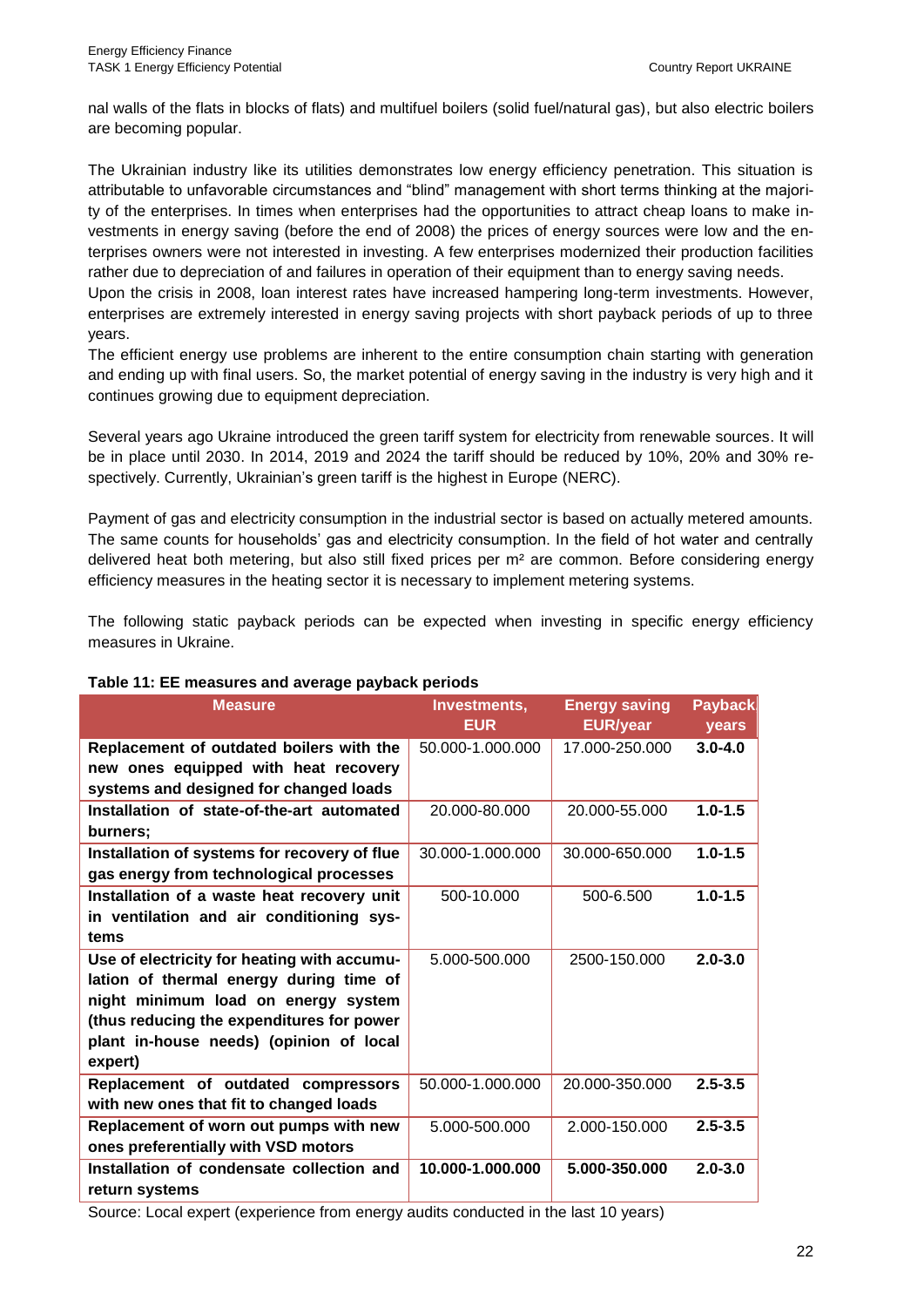#### **5.4 Awareness and information level**

The general public awareness on the energy efficiency topics is reported to be high. There are many different events in Ukraine like conferences, roundtables, TV campaigns (sponsored by IFI's) etc. as well as specialized magazines "Energozberezhennya", "Energozberezhennya, Energetica, Energoaudit", "Esta" etc. Manufacturers also highlight consumers' attention on energy efficiency parameters of their equipment.

#### **6 Conclusions**

Based on pertinent studies and local experts' experience, there is large untapped potential for energy efficiency measures in Ukraine.

The **local energy demand** of Ukraine is expected to rise in the upcoming years and requires considerable investments in both new and upgraded supply and distribution facilities. Energy efficiency is not only influenced by dedicated energy saving measures, but also by the general economic situation and external supply/demand developments, which are reflected in the production volume (while assuming partly fixed energy input requirements).

**Energy tariffs** (especially gas) for the residential sector are currently highly subsidized and, thus, very low, which makes investments in energy efficiency unattractive from an economic point of view. Higher tariffs for industry lead to more attractive potentials in the industrial sector.

**Energy efficiency opportunities** can be identified in the upgrade of energy supply and distribution facilities, but also in the industrial, agricultural and residential sector. The overall saving potential compared to today's level in the industry amounts to more than 70%, which can be realized via changes in production technology (e.g. in the primary energy field or in the cement production), but also through the exchange of outdated equipment, boilers (including biomass boilers) and through the use of waste heat potentials. Especially in times of privatization or concession agreements, important changes can be realized. Due to findings from the past it is considered important that anticipated measures have to be accompanied by market studies and following marketing activities in order not to lose efficiency gains via low utilization rates of plants. For the industrial sector especially those measures are of specific interest, which exhibit short payback rates.

**Another target group for EE** is the household sector, where considerable efficiency gains in the range of about 30% of the current consumption are expected to be achieved. However, current low gas prices and lack of meters especially for centrally delivered heat pose an important obstacle to the economic viability of investments in this sector despite generally increasing information level and awareness among the population. Energy efficiency measures in the short term will rather be focused on using more efficient electric appliances than on larger investments in the heating sector. Also the agricultural sector provides opportunities for important energy saving potentials via the replacement of outdated machinery and equipment, but also via the general change of production technologies.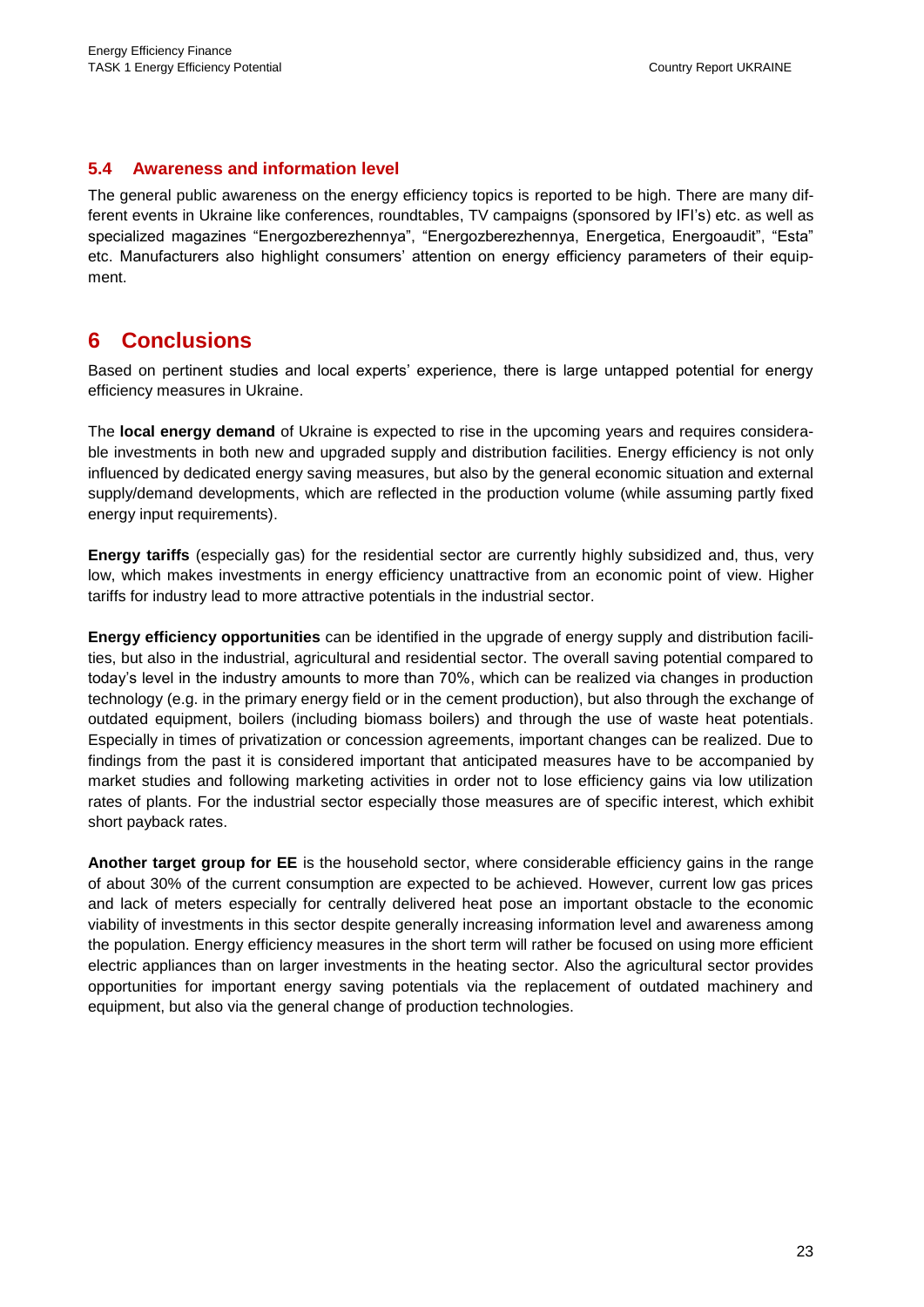#### **7 Relevant Institutions**

The following table provides an overview of institutions relevant for EE in Ukraine, including numerous private enterprises that are currently active in the country.

The Ministry of Energy and Coal Industry is responsible for oil, gas, coal mining and trading and power generation.

The following governmental structures are in charge of regulation in energy saving in Ukraine:

- . State Agency on Energy Efficiency and Energy Saving (SAEE);
- **National Energy Regulatory Commission (NERC);**
- **National Utilities Regulatory Commission (NKP).**

Each of them has its own service network.

SAEE [\(www.saee.gov.ua\)](http://www.saee.gov.ua/) has acknowledged 125 companies as energy auditors so far, however, only a few companies are really actively working in this area.

Currently, with the support of USAID, there is ongoing work for establishing ESCO companies. However, the lack of legislative framework hampers this process (the term "energy service company" is absent, there is no regulation covering performance contracting (EPC)).

On the positive side, Ukraine has acceded the International Performance Measurement and Verification Protocol (IPMVP®). Since Energy Performance Contract does not work in Ukraine, the existing ESCOs (UkrESCO, Rivne ESCO) operate under the supplier's credit scheme.

Among IFIs, IFC, GEF, UNDP, UNIDO, GIZ, GGF, EBRD, USAID, EC, NEFCO are active in the market and are implementing their energy efficiency projects in Ukraine.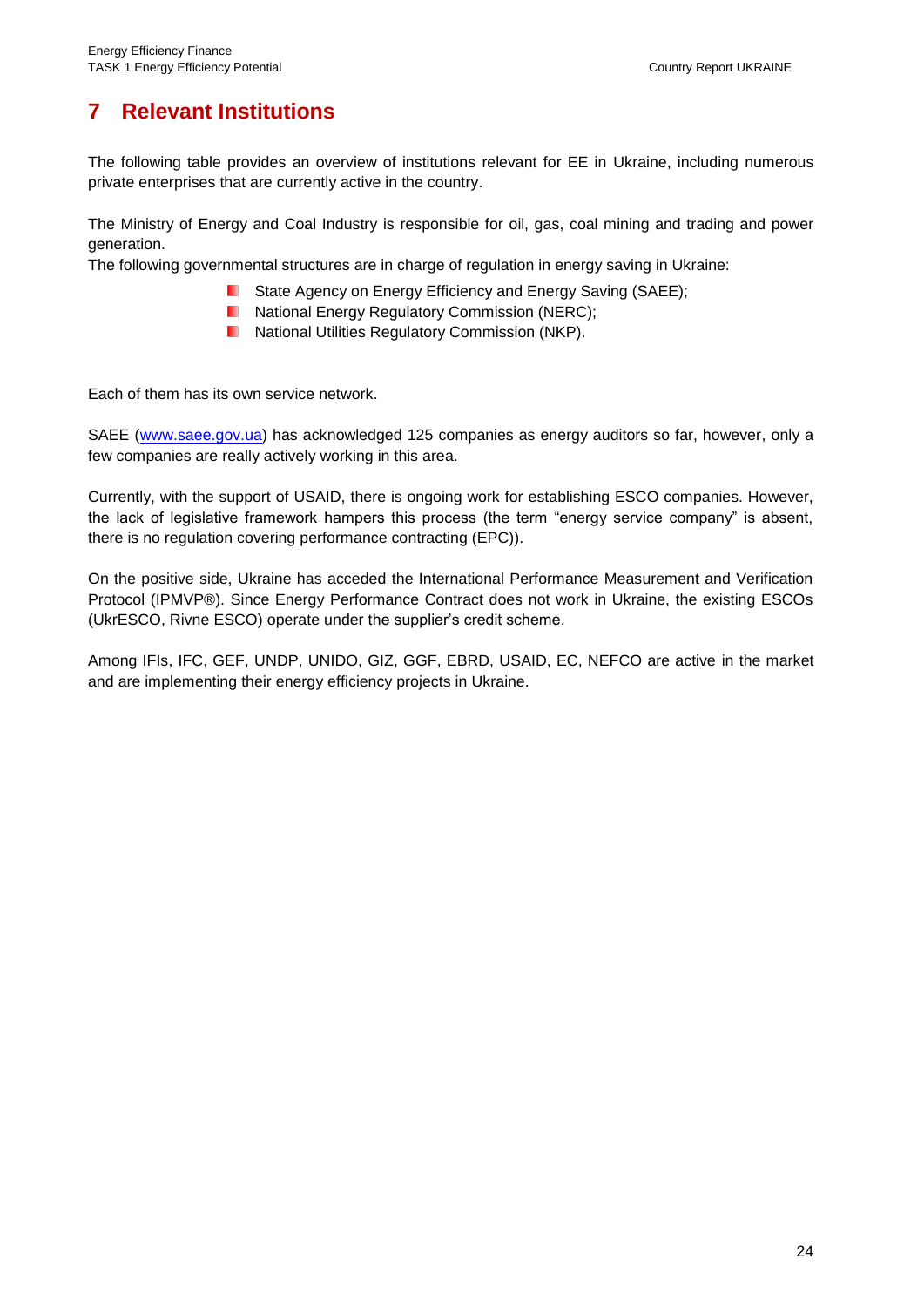#### **8 Literature**

BEST, 2012, System Capital Management, *Energy Efficiency Ranking of the Regions of Ukraine*, [www.energy-index.com.ua](http://www.energy-index.com.ua/)

Bprice.ua, http://bprice.ua/news/construction\_news/6566

Cabinet of Ministers, 2010, *State Target Economic Program of Energy Efficiency and Development of Energy Generation from Renewable Sources for 2010-2015*, [http://zakon2.rada.gov.ua/laws/show/243-](http://zakon2.rada.gov.ua/laws/show/243-2010-%D0%BF/paran14#n13) [2010-%D0%BF/paran14#n13](http://zakon2.rada.gov.ua/laws/show/243-2010-%D0%BF/paran14#n13)

EUROSTAT, [http://epp.eurostat.ec.europa.eu](http://epp.eurostat.ec.europa.eu/)

GEF/UNIDO, 2013, *Improving energy efficiency and promoting renewable energy in the agro-food and other small and medium enterprises (SMEs) in Ukraine*, [www.reee.org.ua](http://www.reee.org.ua/)

Industry.kmu.gov, http://industry.kmu.gov.ua/document/70528/%D0%9C%D1%96%D0%BD%D0%9F%D1%80%D0%95%D 0%BD%D0%97%D0%B1.doc

Jivkurilka, [http://jivkurilka.com/about1.html,](http://jivkurilka.com/about1.html) last access: 01.10.2013

L. Sakhnevych,Ph. D., 1996, *Building Energy Efficient agro-industrial production on the principles of strategic allocation management tools*, [www.economy.nayka.com.ua/?op=1&z=1996](http://www.economy.nayka.com.ua/?op=1&z=1996)

Lawrence Livermore Laboratories, 2011, C. A. Smith, R. D. Belles, A. J. Simon, *2007 Estimated International Energy Flows*,<https://e-reports-ext.llnl.gov/pdf/473335.pdf>

Ministry of Housing and Communal Services Ukraine, 2009, *Sectoral program efficiency and energy saving in the residential sector for 2010 - 2014*, [http://document.ua/galuzeva-programa-energoefektivnosti-ta](http://document.ua/galuzeva-programa-energoefektivnosti-ta-energozberezhennja-u-nor17772.html)[energozberezhennja-u-nor17772.html](http://document.ua/galuzeva-programa-energoefektivnosti-ta-energozberezhennja-u-nor17772.html)

National Institute for Strategic Studies, *"Tools to stimulate the development of the agroindustrial complex of the East". Policy briefing*, [www.niss.gov.ua/articles/1175/](http://www.niss.gov.ua/articles/1175/)

Nbuv.gov 1, [http://archive.nbuv.gov.ua/portal/natural/Rezh/2008\\_9/Farenyuk.pdf](http://archive.nbuv.gov.ua/portal/natural/Rezh/2008_9/Farenyuk.pdf)

Nbuv.gov 2, http://archive.nbuv.gov.ua/portal/natural/knizh/2011\_3/9.pdf

NERC, National Electricity Regulatory Commission Ukraine, [www.nerc.gov.ua](http://www.nerc.gov.ua/)

Niss.gov, www.niss.gov.ua/articles/1237/

RBC, 2013, Ukrainian News Agency, [www.rbc.ua/rus/newsline/show/obshchiy-obem-rynka](http://www.rbc.ua/rus/newsline/show/obshchiy-obem-rynka-energosberezheniya-v-kommunalnom-sektore-28022012164900)[energosberezheniya-v-kommunalnom-sektore-28022012164900](http://www.rbc.ua/rus/newsline/show/obshchiy-obem-rynka-energosberezheniya-v-kommunalnom-sektore-28022012164900)

State Committee of Statistics of Ukraine,<http://zakon2.rada.gov.ua/laws/show/z1279-05>

State Services of Ukraine, *Energy Balance of Ukraine 2011*, [www.ukrstat.gov.ua](http://www.ukrstat.gov.ua/)

Ukrainian Parlament, *Law of Ukraine "On Energy Saving" No.74/94-VR dated 1 July 1994*, [www.rada.gov.ua](http://www.rada.gov.ua/)

Ukrstat 1, www.ukrstat.gov.ua/operativ/operativ2012/pr/etgv/etgv\_u/ok\_tm\_11u.html

Ukrstat 2, www.ukrstat.gov.ua/operativ/operativ2013/ds/kn/kn\_u/kn0113\_u.html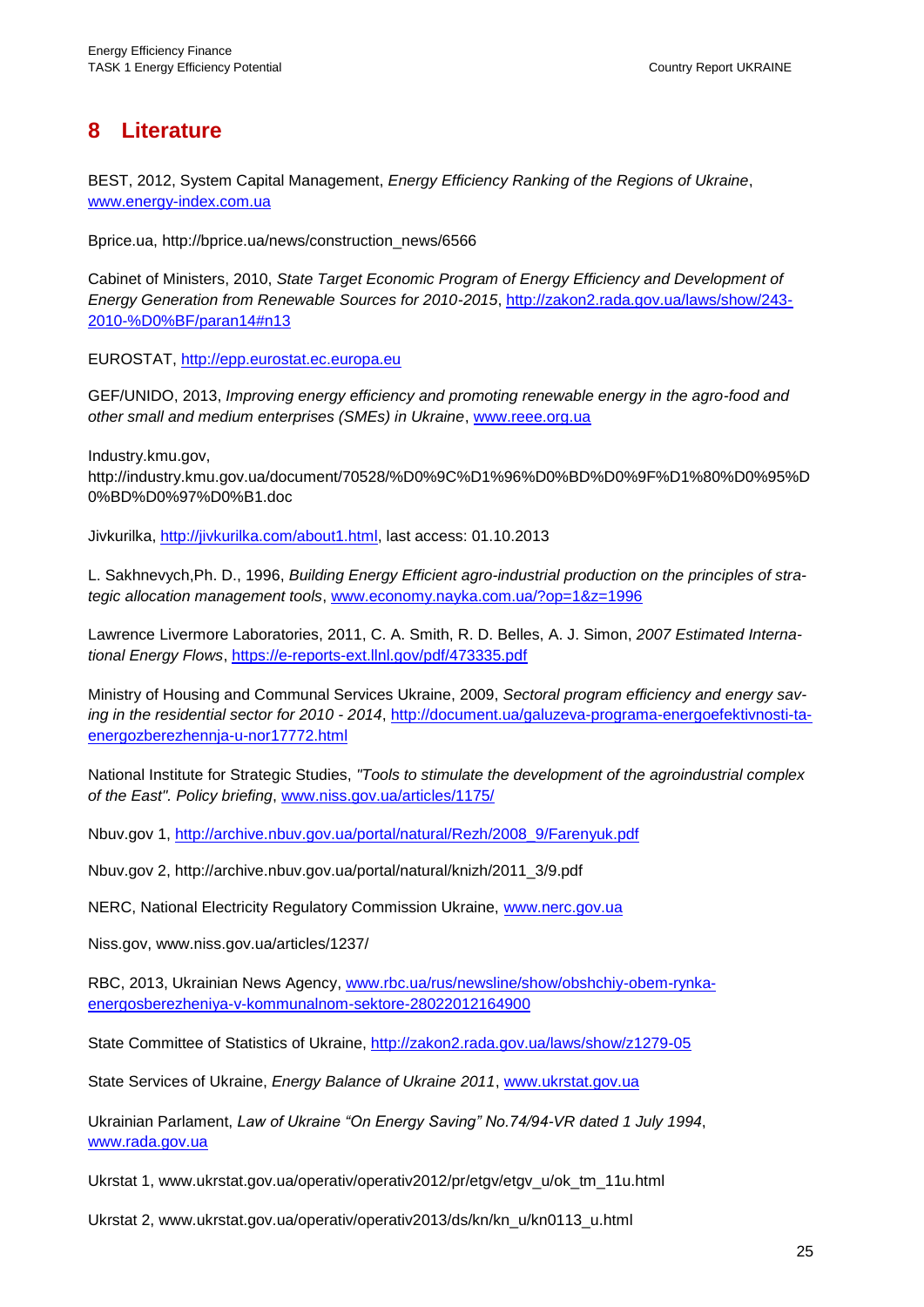UNdata, United Nations Statistics Division, http://data.un.org

UNFCCC, 2011, *Summary of Greenhouse Gas Emission Ukraine 2011*, [http://unfccc.int/files/ghg\\_emissions\\_data/application/pdf/ukr\\_ghg\\_profile.pdf](http://unfccc.int/files/ghg_emissions_data/application/pdf/ukr_ghg_profile.pdf)

USAID, *Municipal Heating Reform in Ukraine*, [www.mhrp.org.ua/index.php?lang=english](http://www.mhrp.org.ua/index.php?lang=english)